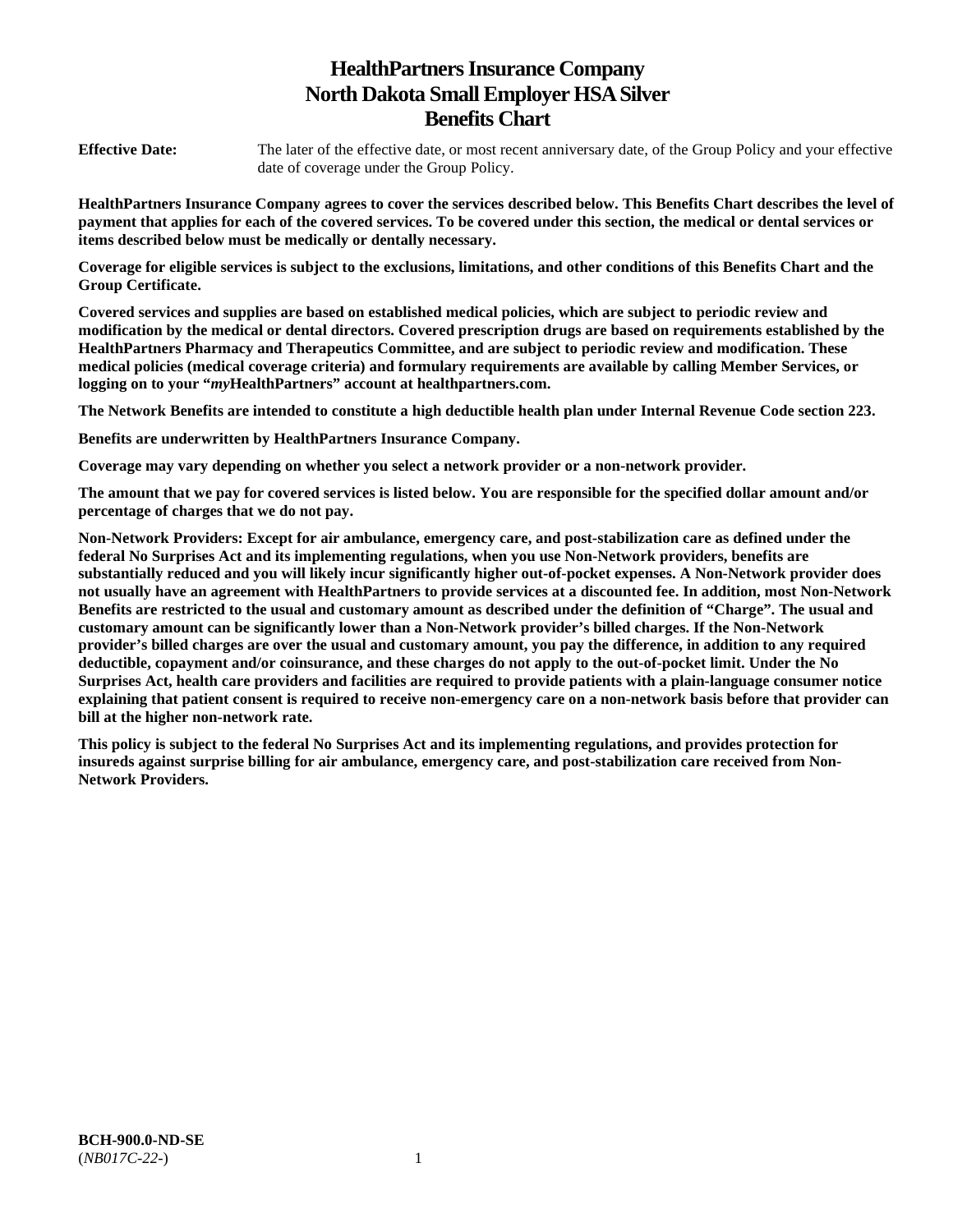# **These definitions apply to this Benefits Chart. They also apply to the Group Certificate.**

| <b>Biosimilar Drug:</b> | A prescription drug, approved by the Food and Drug Administration (FDA), that the FDA has<br>determined is biosimilar to and interchangeable with a biological brand name drug. Biosimilar drugs<br>are not considered generic drugs and are not covered under the generic drug benefit.                                                                                                                                                                                                                                                                                                                                        |
|-------------------------|---------------------------------------------------------------------------------------------------------------------------------------------------------------------------------------------------------------------------------------------------------------------------------------------------------------------------------------------------------------------------------------------------------------------------------------------------------------------------------------------------------------------------------------------------------------------------------------------------------------------------------|
| <b>Brand Name Drug:</b> | A prescription drug, approved by the Food and Drug Administration (FDA), that is manufactured,<br>sold, or licensed for sale under a trademark by the pharmaceutical company that originally researched<br>and developed the drug. Brand name drugs have the same active-ingredient formula as the generic<br>version of the drug. However, generic drugs are manufactured and sold by other drug manufacturers<br>and are generally not available until after the patent on the brand name drug has expired. A few brand<br>name drugs may be covered at the generic drug benefit level if this is indicated on the formulary. |
| <b>Calendar Year:</b>   | This is the 12-month period beginning 12:01 A.M. Central Time, on January 1, and ending 12:01 A.M. Central<br>Time of the next following December 31.                                                                                                                                                                                                                                                                                                                                                                                                                                                                           |
| <b>Charge:</b>          | For covered services delivered by participating network providers, is the provider's discounted charge<br>for a given medical/surgical service, procedure or item.                                                                                                                                                                                                                                                                                                                                                                                                                                                              |
|                         | For covered services delivered by Non-Network providers, a contracted rate may apply if such<br>arrangement is available to HealthPartners.                                                                                                                                                                                                                                                                                                                                                                                                                                                                                     |
|                         | For the Usual and Customary Charge for covered services delivered by non-network providers, our<br>payment is calculated using one of the following options to be determined at HealthPartners'<br>discretion: 1) a percentage of the Medicare fee schedule; 2) a comparable schedule if the service is not<br>on the Medicare fee schedule; or 3) a commercially reasonable rate for such service.                                                                                                                                                                                                                             |
|                         | The Usual and Customary Charge is the maximum amount allowed that we consider in the calculation<br>of the payment of charges incurred for certain covered services. You must pay for any charges above<br>the usual and customary charge, and they do not apply to the out-of-pocket limit.                                                                                                                                                                                                                                                                                                                                    |
|                         | A charge is incurred for covered ambulatory medical and surgical services, on the date the service or<br>item is provided. A charge is incurred for covered inpatient services, on the date of admission to a<br>hospital. To be covered, a charge must be incurred on or after your effective date and on or before the<br>termination date.                                                                                                                                                                                                                                                                                   |
|                         | Copayment/Coinsurance: The specified dollar amount, or percentage, of charges incurred for covered services, which we do not<br>pay, but which you must pay, each time you receive certain medical services, procedures or items.<br>Our payment for those covered services or items begins after the copayment or coinsurance is<br>satisfied. Covered services or items requiring a copayment or coinsurance are specified in this<br>Benefits Chart.                                                                                                                                                                         |
|                         | For services provided by a network provider:                                                                                                                                                                                                                                                                                                                                                                                                                                                                                                                                                                                    |
|                         | An amount which is listed as a flat dollar copayment is applied to a network provider's discounted<br>charges for a given service. However, if the network provider's discounted charge for a service or<br>item is less than the flat dollar copayment, you will pay the network provider's discounted charge. An<br>amount which is listed as a percentage of charges or coinsurance is based on the network provider's<br>discounted charges, calculated at the time the claim is processed, which may include an agreed upon<br>fee schedule rate for case rate or withhold arrangements.                                   |
|                         | For services provided by a non-network provider:                                                                                                                                                                                                                                                                                                                                                                                                                                                                                                                                                                                |
|                         | Any copayment or coinsurance is applied to the lesser of the provider's charges or the usual and<br>customary charge for a service.                                                                                                                                                                                                                                                                                                                                                                                                                                                                                             |
|                         | A copayment or coinsurance is due at the time a service is provided, or when billed by the provider.<br>The copayment or coinsurance applicable for a scheduled visit with a network provider will be<br>collected for each visit, late cancellation and failed appointment.                                                                                                                                                                                                                                                                                                                                                    |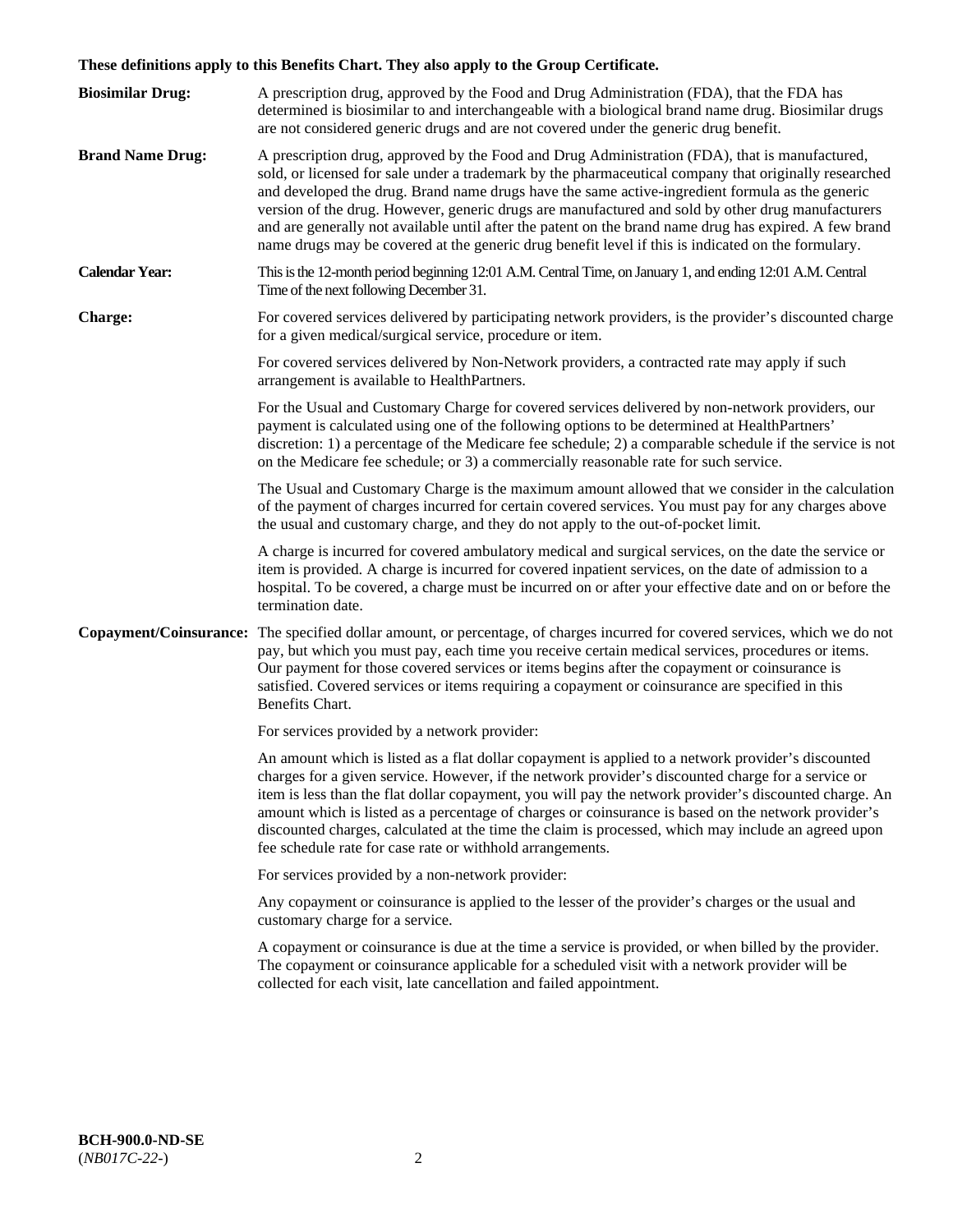| Deductible:                                | The specified dollar amount of charges incurred for covered services, which we do not pay, but an<br>insured or a family has to pay first in a calendar year. Our payment for those services or items begins<br>after the deductible is satisfied. For network providers, the amount of the charges that apply to the<br>deductible are based on the network provider's discounted charges, calculated at the time the claim is<br>processed, which may include an agreed upon fee schedule rate for case rate or withhold<br>arrangements. For non-network providers, the amount of charges that apply to the deductible are the<br>lesser of the provider's charges or the usual and customary charge for a service. |
|--------------------------------------------|------------------------------------------------------------------------------------------------------------------------------------------------------------------------------------------------------------------------------------------------------------------------------------------------------------------------------------------------------------------------------------------------------------------------------------------------------------------------------------------------------------------------------------------------------------------------------------------------------------------------------------------------------------------------------------------------------------------------|
|                                            | Any amounts paid or reimbursed by a third party, including but not limited to: point of service<br>rebates, manufacturer coupons, manufacturer debit cards or other forms of direct reimbursement to an<br>insured for a product or service, will not apply toward the deductible, to the extent permitted under<br>state and federal law.                                                                                                                                                                                                                                                                                                                                                                             |
|                                            | Your plan has an embedded deductible. This means once an insured meets the individual deductible,<br>the plan begins paying benefits for that person. If two or more members of the family meet the family<br>deductible, the plan begins paying benefits for all members of the family, regardless of whether each<br>insured has met the individual deductible. However, an insured may not contribute more than the<br>individual deductible toward the family deductible.                                                                                                                                                                                                                                          |
|                                            | All services are subject to the deductible unless otherwise indicated below in this Benefits Chart.                                                                                                                                                                                                                                                                                                                                                                                                                                                                                                                                                                                                                    |
| <b>Formulary:</b>                          | This is a current list, which may be revised from time to time, of prescription drugs, medications,<br>equipment and supplies covered by us as indicated in this Benefits Chart which are covered at the<br>highest benefit level. Some drugs on the Formulary may require prior authorization to be covered as<br>formulary drugs. The formulary, and information on drugs that require prior authorization, are<br>available by calling Member Services, or logging on to your "myHealthPartners" account at<br>healthpartners.com.                                                                                                                                                                                  |
| <b>Generic Drug:</b>                       | A prescription drug, approved by the Food and Drug Administration (FDA), that the FDA has<br>determined is comparable to a brand name drug product in dosage form, strength, route of<br>administration, quality, intended use and documented bioequivalence. Generally, generic drugs cost<br>less than brand name drugs. Some brand name drugs may be covered at the generic drug benefit level<br>if this is indicated on the formulary.                                                                                                                                                                                                                                                                            |
| <b>Lifetime Maximum</b><br><b>Benefit:</b> | The specified coverage limit actually paid by us for services and/or charges incurred by you for<br>bariatric surgery. Payment of benefits under the Certificate ceases when that lifetime maximum benefit<br>is reached. You have to pay for any subsequent charges.                                                                                                                                                                                                                                                                                                                                                                                                                                                  |
| <b>Non-Formulary Drug:</b>                 | This is a prescription drug, approved by the Food and Drug Administration (FDA), that is not on the<br>formulary, is medically necessary and is not investigative or otherwise excluded under the Certificate.                                                                                                                                                                                                                                                                                                                                                                                                                                                                                                         |
|                                            | Out-of-Pocket Expenses: You pay the specified copayments/coinsurance and deductibles applicable for particular services,<br>subject to the out-of-pocket limit described below. These amounts are in addition to the monthly<br>premium payments.                                                                                                                                                                                                                                                                                                                                                                                                                                                                      |
| <b>Out-of-Pocket Limit:</b>                | You pay the copayments/coinsurance and deductibles for covered services, to the individual or family<br>out-of-pocket limit. Thereafter we cover 100% of charges incurred for all other covered services, for<br>the rest of the calendar year. You pay amounts greater than the out-of-pocket limit if you exceed any<br>Lifetime Maximum Benefit, or visit or day limits.                                                                                                                                                                                                                                                                                                                                            |
|                                            | Non-Network Benefits above the usual and customary charge (see definition of charge above) do not<br>apply to the out-of-pocket limit.                                                                                                                                                                                                                                                                                                                                                                                                                                                                                                                                                                                 |
|                                            | Non-Network Benefits for transplant surgery and bariatric surgery do not apply to the out-of-pocket<br>limit.                                                                                                                                                                                                                                                                                                                                                                                                                                                                                                                                                                                                          |
|                                            | Any amounts paid or reimbursed by a third party, including but not limited to: point of service<br>rebates, manufacturer coupons, manufacturer debit cards or other forms of direct reimbursement to an<br>insured for a product or service, will not apply as an out of pocket expense, to the extent permitted<br>under state and federal law.                                                                                                                                                                                                                                                                                                                                                                       |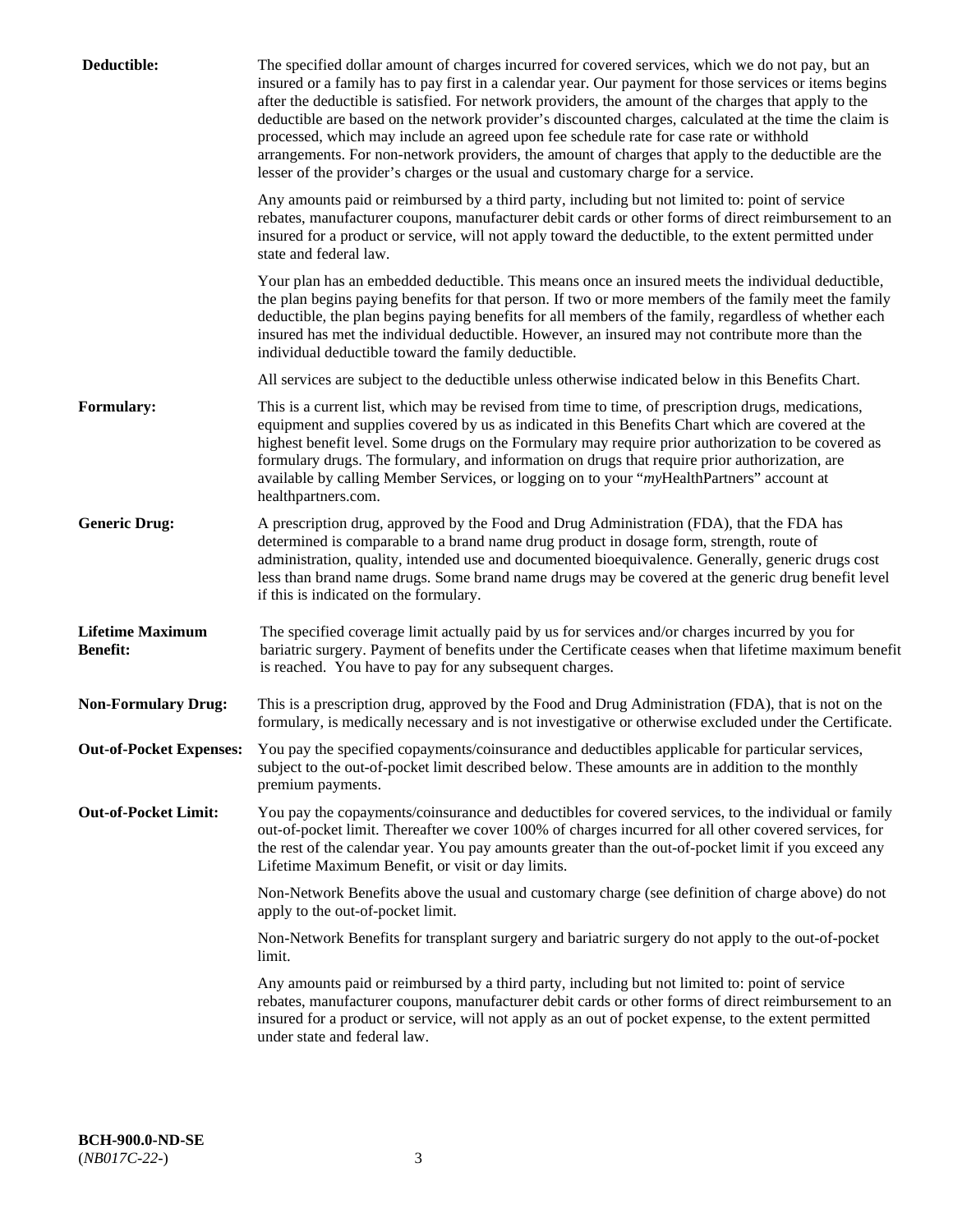|                              | You are responsible to keep track of the out-of-pocket expenses. Contact our Member Services<br>Department for assistance in determining the amount paid by the enrollee for specific eligible services<br>received. Claims for reimbursement under the out-of-pocket limit provisions are subject to the same<br>time limits and provisions described under the "Claims Provisions" section of the Certificate.                                                                                                                   |
|------------------------------|------------------------------------------------------------------------------------------------------------------------------------------------------------------------------------------------------------------------------------------------------------------------------------------------------------------------------------------------------------------------------------------------------------------------------------------------------------------------------------------------------------------------------------|
| <b>Preventive Drug List:</b> | This is a current list, which may be revised from time to time, of certain formulary preventive<br>prescription drugs and certain diabetic supplies, covered under the Plan as indicated in this Benefits<br>Chart. The Preventive Drug List is available by logging onto your "myHealthPartners" account at<br>healthpartners.com or by calling Member Services.                                                                                                                                                                  |
| <b>Specialty Drug List:</b>  | This is a current list, which may be revised from time to time, of prescription drugs, medications,<br>equipment and supplies, which are typically bio-pharmaceuticals. The purpose of a specialty drug list<br>is to facilitate enhanced monitoring of complex therapies used to treat specific conditions. Specialty<br>drugs are covered by us as indicated in this Benefits Chart. The specialty drug list is available by<br>calling Member Services, or logging on to your "myHealthPartners" account at healthpartners.com. |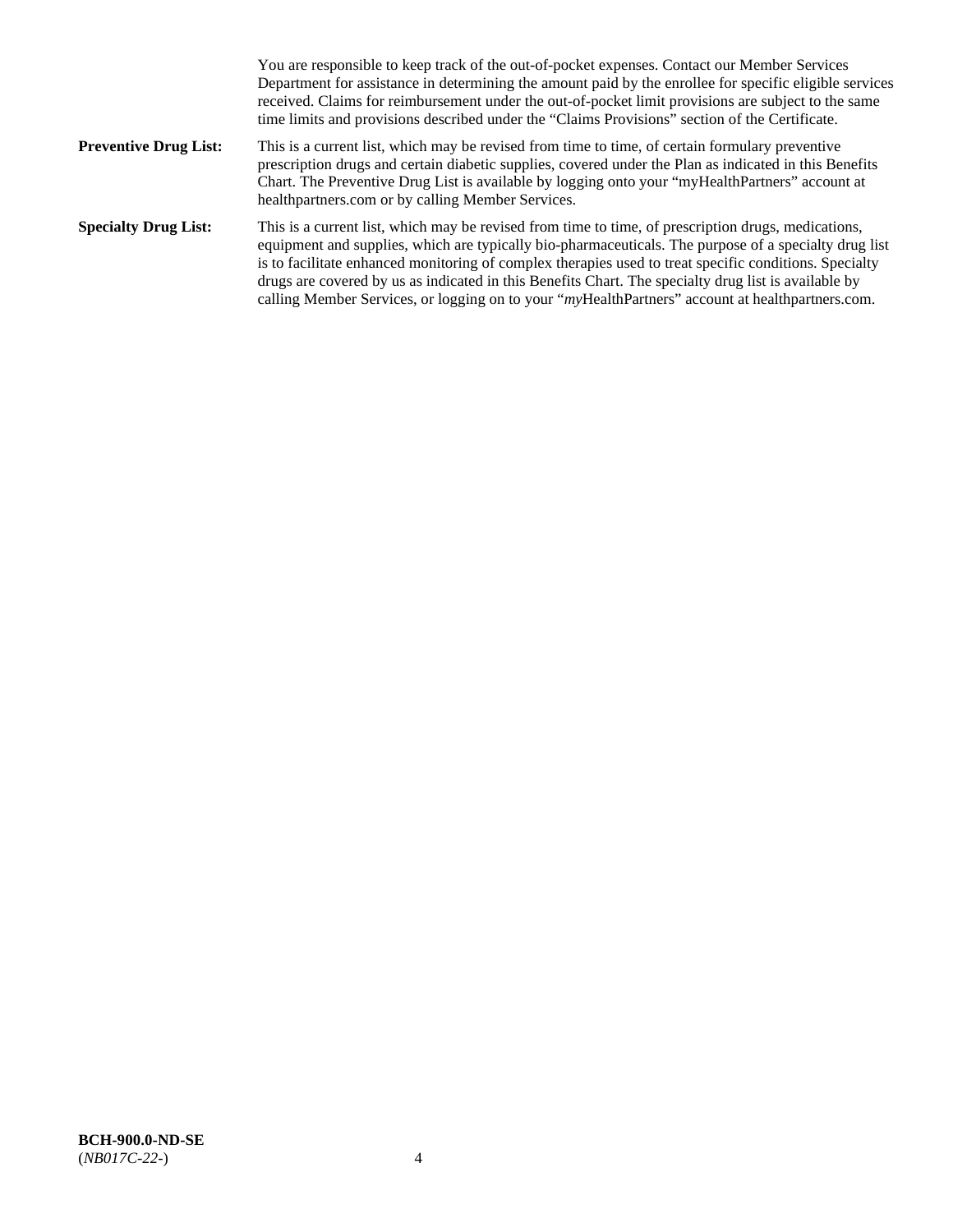### **DEDUCTIBLES AND OUT-OF-POCKET LIMITS**

### **Individual Calendar Year Deductible**

| <b>Network Benefits</b> | <b>Non-Network Benefits</b> |
|-------------------------|-----------------------------|
| \$3,000                 | \$10,000                    |

### **Family Calendar Year Deductible**

| <b>Network Benefits</b> | <b>Non-Network Benefits</b> |
|-------------------------|-----------------------------|
| \$6,000                 | \$20,000                    |

A separate deductible must be satisfied under the Network Benefits and Non-Network Benefits.

Your plan has an embedded deductible. This means once an insured meets the individual deductible, the plan begins paying benefits for that person. If two or more members of the family meet the family deductible, the plan begins paying benefits for all members of the family, regardless of whether each insured has met the individual deductible. However, an insured may not contribute more than the individual deductible toward the family deductible.

Any amounts paid or reimbursed by a third party, including but not limited to: point of service rebates, manufacturer coupons, manufacturer debit cards or other forms of direct reimbursement to an insured for a product or service, will not apply toward the deductible, to the extent permitted under state and federal law.

### **Individual Calendar Year Out-of-Pocket Limit**

| <b>Network Benefits</b> | <b>Non-Network Benefits</b> |
|-------------------------|-----------------------------|
| \$6,000                 | \$30,000                    |

### **Family Calendar Year Out-of-Pocket Limit**

| <b>Network Benefits</b> | <b>Non-Network Benefits</b> |
|-------------------------|-----------------------------|
| \$12,000                | \$60,000                    |

A separate Out-of-Pocket Limit must be satisfied under the Network Benefits and Non-Network Benefits.

Non-Network Benefits above the usual and customary charge will not apply toward the individual or family Out-of-Pocket Limit.

Non-Network Benefits for transplant surgery and bariatric surgery do not apply to the out-of-pocket limit.

Any amounts paid or reimbursed by a third party, including but not limited to: point of service rebates, manufacturer coupons, manufacturer debit cards or other forms of direct reimbursement to an insured for a product or service, will not apply as an out of pocket expense, to the extent permitted under state and federal law.

#### **Lifetime maximum benefit for bariatric surgery**

| <b>Network Benefits</b> | <b>Non-Network Benefits</b> |
|-------------------------|-----------------------------|
| Unlimited.              | \$5,000                     |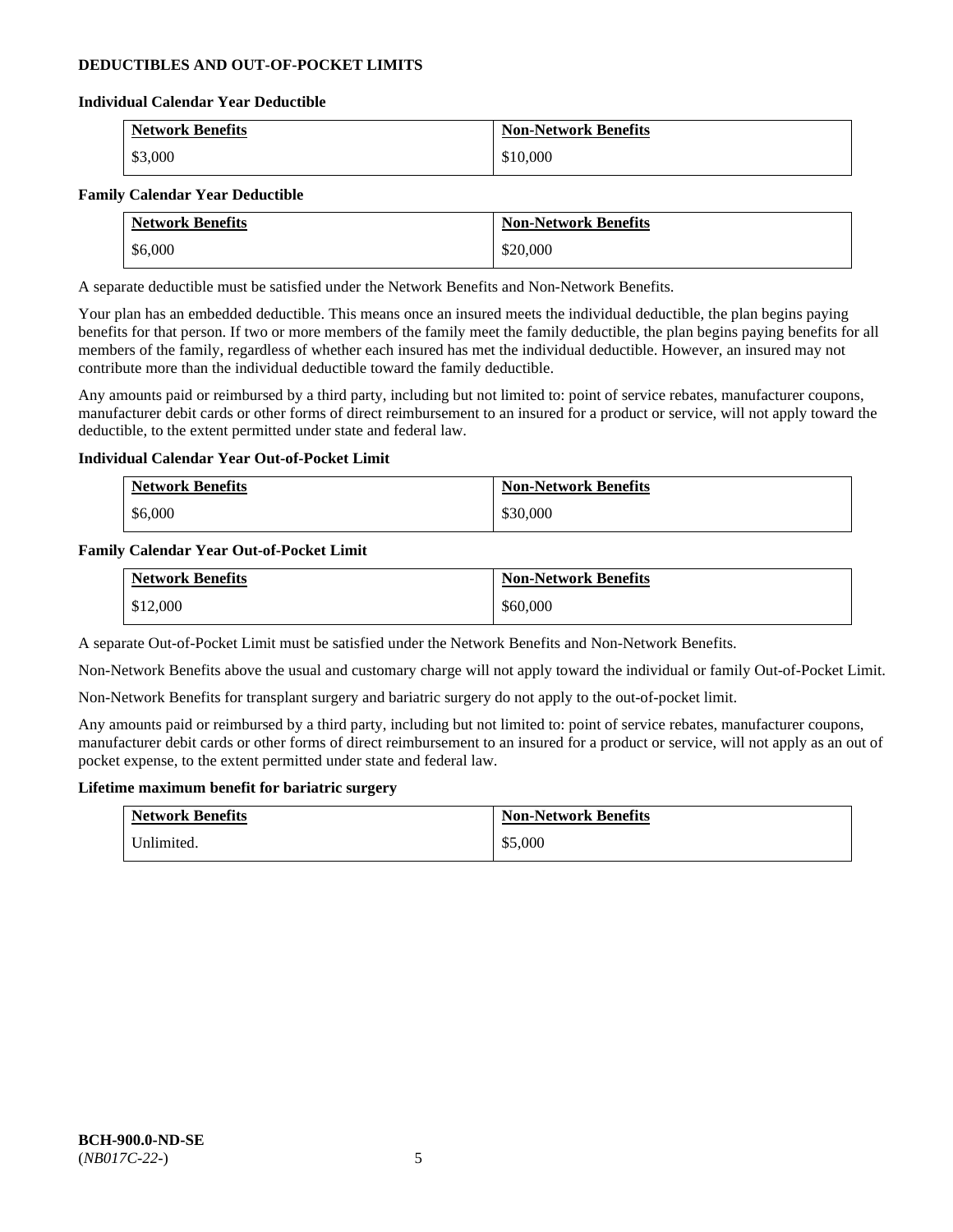# **AMBULANCE AND MEDICAL TRANSPORTATION**

### **Covered Services:**

We cover ambulance and medical transportation for medical emergencies.

We also cover medically necessary, non-emergency ground and air medical transportation if it meets our medical coverage criteria. Under the No Surprises Act, non-network health care providers and facilities are required to provide patients with a plain-language consumer notice explaining that patient consent is required to receive non-emergency before that provider can bill at the higher non-network rate.

Covered services and supplies are based on established medical policies, which are subject to periodic review and modification by the medical or dental directors. These medical policies (medical coverage criteria) and applicable prior authorization requirements are available by calling Member Services, or logging on to your "*my*HealthPartners" account a[t healthpartners.com.](http://www.healthpartners.com/)

#### **Ambulance and medical transportation (other than non-emergency air ambulance transportation)**

| <b>Network Benefits</b>      | <b>Non-Network Benefits</b> |
|------------------------------|-----------------------------|
| 70% of the charges incurred. | See Network Benefits.       |

#### **Non-emergency air ambulance transportation**

| <b>Network Benefits</b>      | <b>Non-Network Benefits</b> |
|------------------------------|-----------------------------|
| 70% of the charges incurred. | See Network Benefits.       |

For Non-Network air ambulance service providers, the eligible charges are limited to the average HealthPartners reimbursement rate for Network air ambulance service providers licensed by the state of North Dakota.

### **Not Covered:**

• See "Services Not Covered" in the Group Certificate.

# **BEHAVIORAL HEALTH SERVICES**

#### **Covered Services:**

Covered services are based on established medical policies, which are subject to periodic review and modification by the medical directors. These medical policies (medical coverage criteria) are available by calling Member Services, or logging on to your "*my*HealthPartners" account at [healthpartners.com.](http://healthpartners.com/)

### **Mental health services**

We cover services for mental health diagnoses as described in the Diagnostic and Statistical Manual of Mental Disorders – Fifth Edition (DSM-5) (most recent edition).

**Outpatient services, including intensive outpatient and day treatment services:** We cover medically necessary outpatient professional mental health services for evaluation, crisis intervention, and treatment of mental health disorders.

A comprehensive diagnostic assessment will be used as the basis for a determination by a mental health professional, concerning the appropriate treatment and the extent of services required.

Outpatient services we cover for a diagnosed mental health condition include the following:

- Individual, group, family, and multi-family therapy;
- Medication management provided by a physician, certified nurse practitioner, or physician's assistant;
- Psychological testing services for the purposes of determining the differential diagnoses and treatment planning for patients currently receiving behavioral health services;
- Day treatment and intensive outpatient services in a licensed program;
- Partial hospitalization services in a licensed hospital or community mental health center;
- Psychotherapy and nursing services provided in the home if authorized by us;
- Treatment for gender dysphoria; and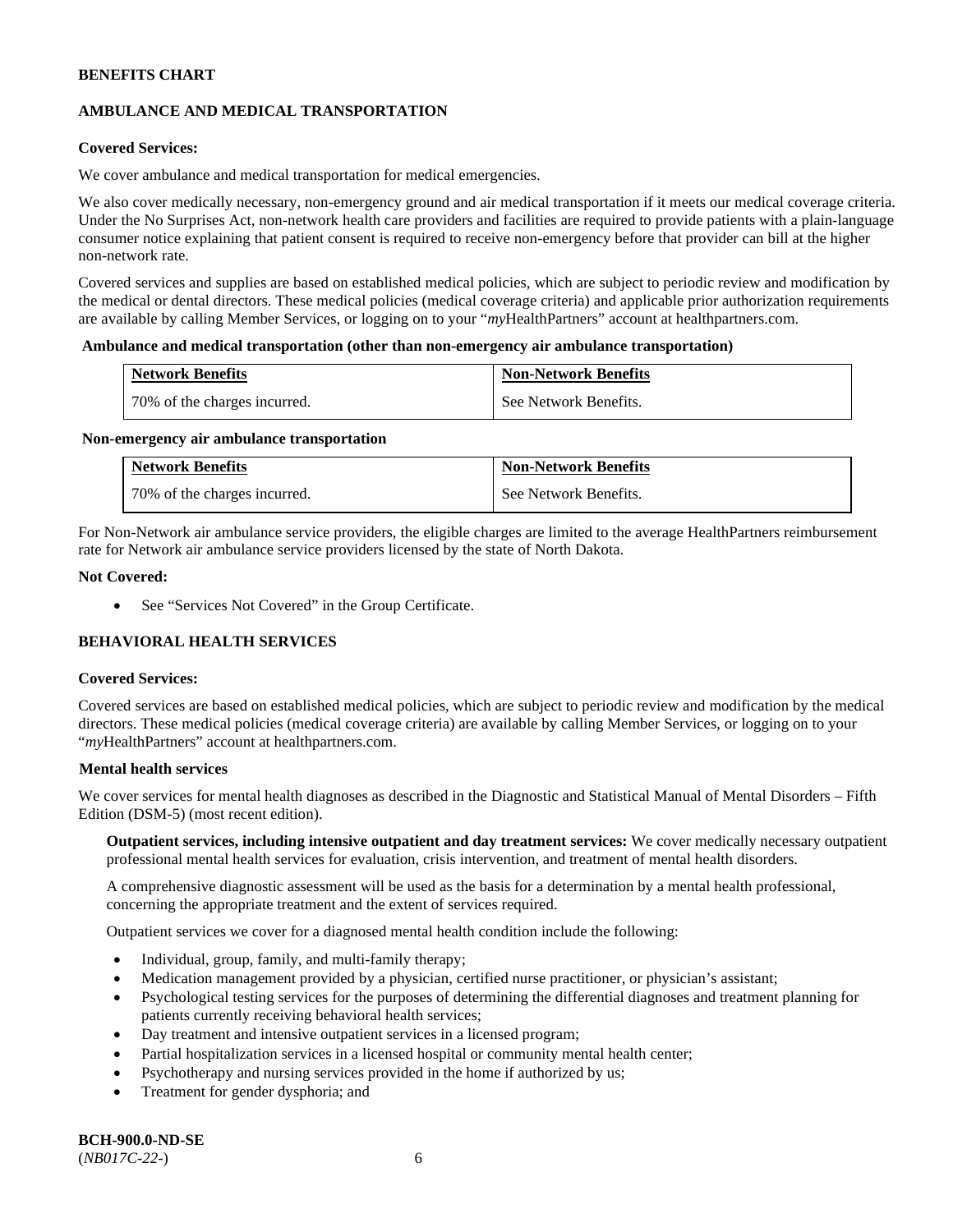• Medically necessary Applied Behavioral Analysis (ABA) prescribed or ordered for an individual diagnosed with an autism spectrum disorder by a licensed physician or a licensed psychologist. For other autism services covered under this Benefits Chart, see the habilitative benefit under Physical Therapy, Occupational Therapy and Speech Therapy.

| <b>Network Benefits</b>                                   | <b>Non-Network Benefits</b>                           |
|-----------------------------------------------------------|-------------------------------------------------------|
| The first five hours of treatment in a calendar year      | The first five hours of treatment in a calendar year  |
| are covered at 100% of the charges incurred. A group      | are covered at 100% of the charges incurred. A        |
| visit counts as one half hour toward the five hours.      | group visit counts as one half hour toward the five   |
| Day treatment, intensive outpatient services and          | hours. Day treatment, intensive outpatient services   |
| partial hospitalization services are not eligible for the | and partial hospitalization services are not eligible |
| first five hour benefit.                                  | for the first five hour benefit.                      |
| We cover additional hours at 70% of the charges           | We cover additional hours at 50% of the charges       |
| incurred.                                                 | incurred.                                             |

### **Group therapy**

| <b>Network Benefits</b>        | <b>Non-Network Benefits</b>  |
|--------------------------------|------------------------------|
| 1 70% of the charges incurred. | 50% of the charges incurred. |

**Inpatient services, including mental health residential treatment services:** We cover the following:

- Medically necessary inpatient services in a hospital and professional services for treatment of mental health disorders. Medical stabilization is covered under inpatient hospital services in the "Hospital and Skilled Nursing Facility Services" section; and
- Medically necessary mental health residential treatment services. This care must be authorized by us and provided by a hospital or residential behavioral health treatment facility licensed by the local state or Department of Health and Human Services. Services not covered under this benefit include halfway houses, group homes, extended care facilities, shelter services, correctional services, detention services, transitional services, group residential services, foster care services and wilderness programs.

| <b>Network Benefits</b>      | <b>Non-Network Benefits</b>  |
|------------------------------|------------------------------|
| 70% of the charges incurred. | 50% of the charges incurred. |

#### **Substance use disorder (SUD) services**

We cover medically necessary services for assessments by a licensed alcohol and drug counselor and treatment of substance use disorders as defined in the latest edition of the DSM-5.

**Outpatient services, including intensive outpatient and day treatment services:** We cover medically necessary outpatient professional services for the diagnosis and treatment of substance use disorder. Substance use disorder treatment services must be provided by a program licensed by the local Department of Health and Human Services.

Outpatient services we cover for a diagnosed substance use disorder include the following:

- Individual, group, family, and multi-family therapy provided in an office setting;
- Opiate replacement therapy including methadone and buprenorphine treatment; and
- Day treatment and intensive outpatient services in a licensed program.

| <b>Network Benefits</b>                               | <b>Non-Network Benefits</b>                           |
|-------------------------------------------------------|-------------------------------------------------------|
| The first five visits of treatment in a calendar year | The first five visits of treatment in a calendar year |
| are covered at 100% of the charges incurred. Day      | are covered at 100% of the charges incurred. Day      |
| treatment and intensive outpatient services are not   | treatment and intensive outpatient services are not   |
| eligible for the first five visits benefit.           | eligible for the first five visits benefit.           |
| We cover additional visits at 70% of the charges      | We cover additional visits at 50% of the charges      |
| incurred.                                             | incurred.                                             |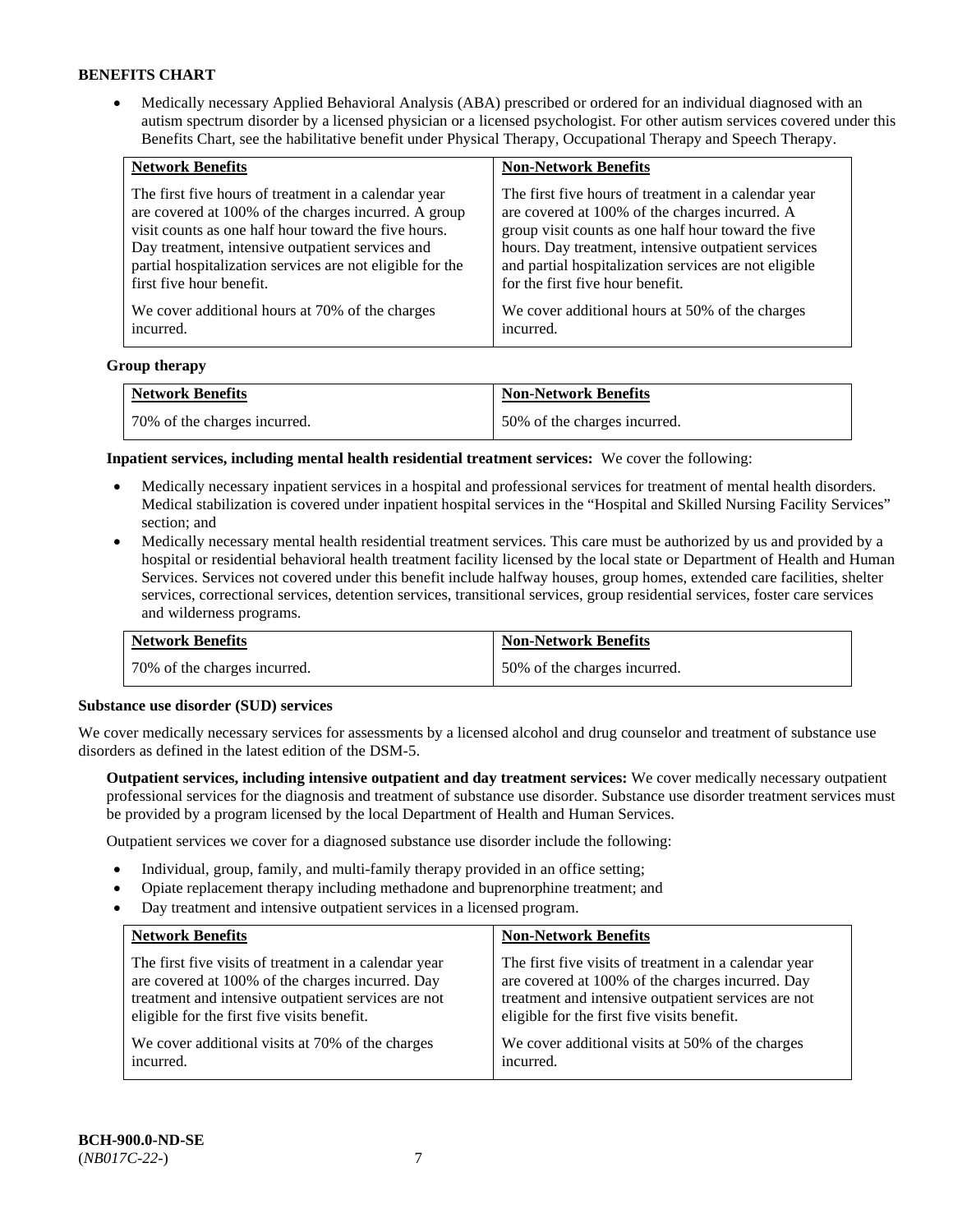**Inpatient Services:** We cover the following:

- Medically necessary inpatient services in a hospital or primary residential treatment in a licensed substance use disorder treatment center. Primary residential treatment is an intensive residential treatment program of limited duration, typically 30 days or less;
- Services provided in a hospital that is licensed by the local state and accredited by Medicare; and
- Detoxification services in a hospital or community detoxification facility if it is licensed by the local Department of Health and Human Services.

| <b>Network Benefits</b>      | <b>Non-Network Benefits</b>  |
|------------------------------|------------------------------|
| 70% of the charges incurred. | 50% of the charges incurred. |

### **Not Covered:**

• See "Services Not Covered" in the Group Certificate.

# **CHIROPRACTIC SERVICES**

# **Covered Services:**

We cover chiropractic services for rehabilitative care. Chiropractic services are adjustments to any abnormal articulations of the human body, especially those of the spinal column, for the purpose of giving freedom of action to impinged nerves that may cause pain or deranged function.

Massage therapy which is performed in conjunction with other treatment/modalities by a chiropractor, is part of a prescribed treatment plan and is not billed separately is covered.

| <b>Network Benefits</b>      | <b>Non-Network Benefits</b>           |
|------------------------------|---------------------------------------|
| 70% of the charges incurred. | 50% of the charges incurred.          |
|                              | Limit of 20 visits per calendar year. |

### **Not Covered:**

- Massage therapy for the purpose of comfort or convenience of the insured.
- See "Services Not Covered" in the Group Certificate.

# **CLINICAL TRIALS**

### **Covered Services:**

We cover certain routine services if you participate in a Phase I, Phase II, Phase III or Phase IV clinical trial that is conducted in relation to the prevention, detection, or treatment of cancer or other life-threatening disease or condition as defined in the Affordable Care Act. We cover routine patient costs for services that would be eligible under this Benefits Chart if the service were provided outside of a clinical trial.

| <b>Network Benefits</b>                                                                                                                                                                          | <b>Non-Network Benefits</b>                                                                                                                                                                           |
|--------------------------------------------------------------------------------------------------------------------------------------------------------------------------------------------------|-------------------------------------------------------------------------------------------------------------------------------------------------------------------------------------------------------|
| Coverage level is same as corresponding Network<br>Benefits, depending on type of service provided<br>such as Office Visits for Illness or Injury, Inpatient<br>or Outpatient Hospital Services. | Coverage level is same as corresponding Non-<br>Network Benefits, depending on type of service<br>provided such as Office Visits for Illness or Injury,<br>Inpatient or Outpatient Hospital Services. |

### **Not Covered:**

- The investigative item, device or service itself.
- Items or services that are provided solely to satisfy data collection and analysis needs and that are not used in the direct clinical management of the patient.
- A service that is clearly inconsistent with widely accepted and established standards of care for a particular diagnosis.
- See "Services Not Covered" in the Group Certificate.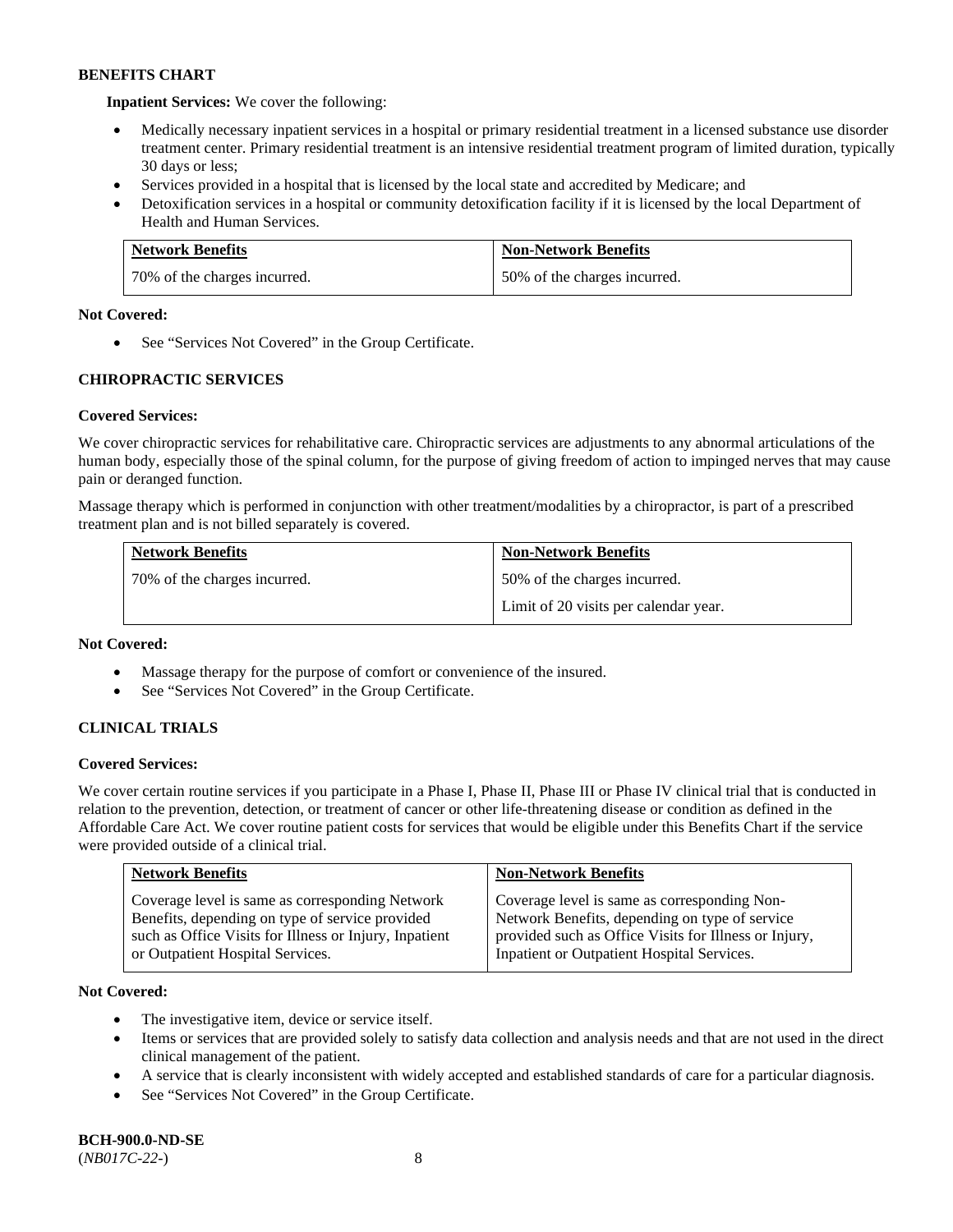# **DENTAL SERVICES**

### **Covered Services:**

We cover services as described below.

**Accidental dental services:** We cover dentally necessary services to treat and restore damage done to sound, natural, unrestored teeth as a result of an accidental injury. Coverage is for damage caused by external trauma to face and mouth only, not for cracked or broken teeth which result from biting or chewing. We cover restorations, root canals, crowns and replacement of teeth lost that are directly related to the accident in which the insured was involved. We cover initial exams, x-rays, and palliative treatment including extractions, and other oral surgical procedures directly related to the accident. Subsequent treatment must be initiated within the specified time-frame and must be directly related to the accident. We do not cover restoration and replacement of teeth that are not "sound and natural" at the time of the accident.

Full mouth rehabilitation to correct occlusion (bite) and malocclusion (misaligned teeth not due to the accident) are not covered.

When an implant-supported dental prosthetic treatment is pursued, the accidental dental benefit will be applied to the prosthetic procedure. Benefits are limited to the amount that would be paid toward the placement of a removable dental prosthetic appliance that could be used in the absence of implant treatment. Care must be provided or pre-authorized by a HealthPartners dentist.

| <b>Network Benefits</b>        | <b>Non-Network Benefits</b>  |
|--------------------------------|------------------------------|
| 1 70% of the charges incurred. | 50% of the charges incurred. |

For all accidental dental services, treatment and/or restoration must be initiated within six months of the date of the injury. Coverage is limited to the initial course of treatment and/or initial restoration. Services must be provided within 24 months of the date of injury to be covered.

### **Medical referral dental services**

**Medically necessary outpatient dental services:** We cover medically necessary outpatient dental services. Coverage is limited to dental services required for treatment of an underlying medical condition, e.g., removal of teeth to complete radiation treatment for cancer of the jaw, cysts and lesions.

| <b>Network Benefits</b>      | <b>Non-Network Benefits</b>  |
|------------------------------|------------------------------|
| 70% of the charges incurred. | 50% of the charges incurred. |

**Medically necessary hospitalization and anesthesia for dental care:** We cover medically necessary hospitalization and anesthesia for dental care. This is limited to charges incurred by an insured who: (1) is a child under age 9; (2) is severely disabled; or (3) has a medical condition, and requires hospitalization or general anesthesia for dental care treatment. The requirement of a hospital setting must be due to an insured's underlying medical condition. Coverage is limited to facility and anesthesia charges. Anesthesia is covered in a hospital or a dental office. Oral surgeon/dentist professional fees are not covered. The following are examples, though not all-inclusive, of medical conditions which may require hospitalization for dental services: severe asthma, severe airway obstruction or hemophilia. Hospitalization required due to the behavior of the insured or due to the extent of the dental procedure is not covered.

| <b>Network Benefits</b>      | <b>Non-Network Benefits</b>  |
|------------------------------|------------------------------|
| 70% of the charges incurred. | 50% of the charges incurred. |

**Medical complications of dental care:** We cover medical complications of dental care. Treatment must be medically necessary care and related to medical complications of non-covered dental care, including complications of the head, neck, or substructures.

| <b>Network Benefits</b>      | <b>Non-Network Benefits</b>  |
|------------------------------|------------------------------|
| 70% of the charges incurred. | 50% of the charges incurred. |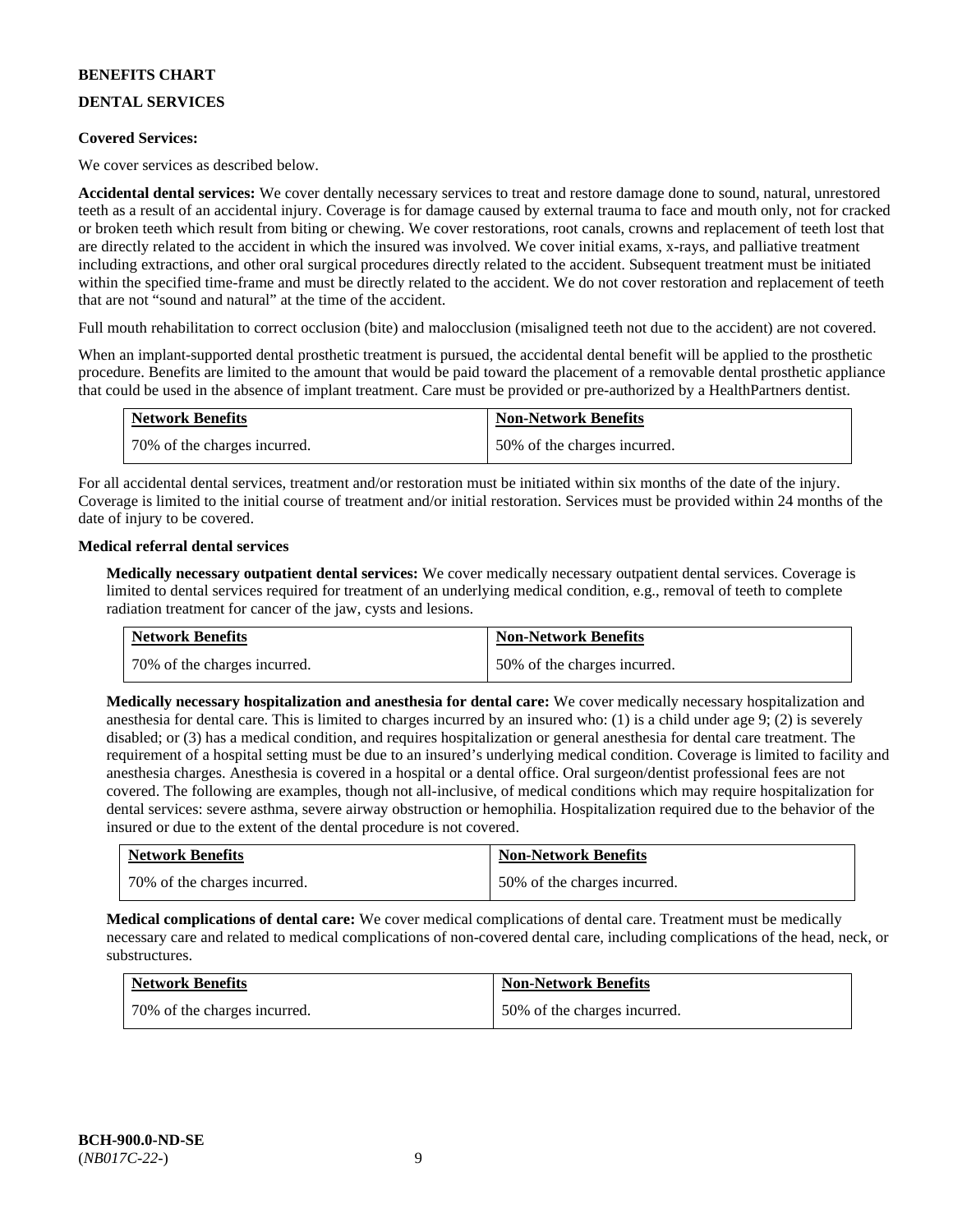**Oral surgery:** We cover oral surgery. Coverage is limited to treatment of medical conditions requiring oral surgery, such as treatment of oral neoplasm, non-dental cysts, fracture of the jaws, trauma of the mouth and jaws, and any other oral surgery procedures provided as medically necessary dental services.

| <b>Network Benefits</b>        | <b>Non-Network Benefits</b>  |
|--------------------------------|------------------------------|
| 1 70% of the charges incurred. | 50% of the charges incurred. |

**Treatment of cleft lip and cleft palate of a dependent child:** We cover treatment of cleft lip and cleft palate of a dependent child, to the limiting age in the definition of an "Eligible Dependent", including orthodontic treatment and oral surgery directly related to the cleft. Benefits for individuals age 26 up to the limiting age for coverage of the dependent are limited to inpatient or outpatient expenses arising from medical and dental treatment that was scheduled or initiated prior to the dependent turning age 19. Dental services which are not required for the treatment of cleft lip or cleft palate are not covered. If a dependent child covered under the Certificate is also covered under a dental plan which includes orthodontic services, that dental plan shall be considered primary for the necessary orthodontic services. Oral appliances are subject to the same copayment, conditions and limitations as durable medical equipment.

| <b>Network Benefits</b>      | <b>Non-Network Benefits</b>  |
|------------------------------|------------------------------|
| 70% of the charges incurred. | 50% of the charges incurred. |

**Treatment of temporomandibular disorder (TMD) and craniomandibular disorder (CMD):** We cover surgical and nonsurgical treatment of temporomandibular disorder (TMD) and craniomandibular disorder (CMD), which is medically necessary care. Dental services which are not required to directly treat TMD or CMD are not covered.

| <b>Network Benefits</b>      | <b>Non-Network Benefits</b>  |
|------------------------------|------------------------------|
| 70% of the charges incurred. | 50% of the charges incurred. |

**Not Covered:** 

- Dental treatment, procedures or services not listed in this Benefits Chart.
- Accident related dental services if treatment is (1) provided to teeth which are not sound and natural, (2) to teeth which have been restored, (3) initiated beyond six months from the date of the injury, (4) received beyond the initial treatment or restoration or (5) received beyond 24 months from the date of injury.
- Oral surgery to remove wisdom teeth, except as stated in the Pediatric Dental Amendment.
- Orthognathic treatment or procedures and all related services.
- See "Services Not Covered" in the Group Certificate.

# **DIABETES AND HYPERTENSION DISEASE MANAGEMENT PROGRAM**

### **Covered Services:**

If you meet criteria for coverage, you may qualify for the Diabetes and/or Hypertension Disease Management Program.

The program covers group health coaching which focuses on weight loss, exercise, behavior modification and health education through Omada Health.

| <b>Network Benefits</b>                                     | <b>Non-Network Benefits</b> |
|-------------------------------------------------------------|-----------------------------|
| 100% of the charges incurred.<br>Deductible does not apply. | Not applicable.             |

### **Not Covered:**

See "Services Not Covered" in the Group Certificate.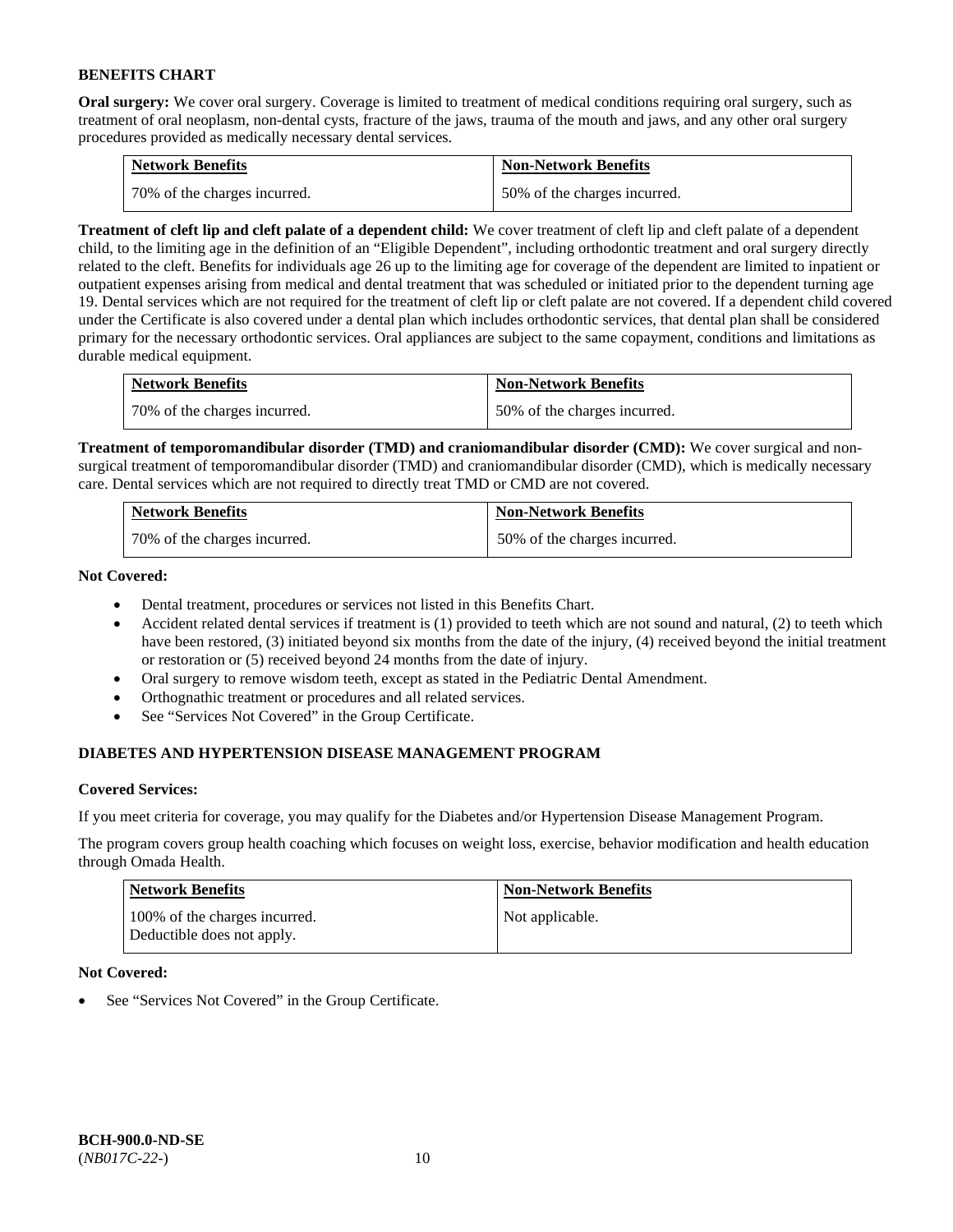# **DIABETIC EQUIPMENT AND SUPPLIES**

### **Covered Services:**

We cover physician prescribed medically appropriate and necessary drugs and supplies used in the management and treatment of diabetes for insureds with gestational, Type I or Type II diabetes including durable diabetic equipment and disposable supplies, as described below.

Certain items are only covered if your condition meets our coverage criteria and obtained through an authorized vendor. For more information on what we cover and any prior authorization requirements, call Member Services or log on to your "*my*HealthPartners" account at [healthpartners.com.](http://www.healthpartners.com/)

Insulin and medications for diabetes are covered as outpatient drugs under the "Prescription Drug Services" section.

**Pumps and pump supplies.** These include diabetic insulin pumps, diabetic infusion pumps and infusion pump supplies such as infusion sets, tubing, connectors and syringe reservoirs.

| <b>Network Benefits</b>                                | <b>Non-Network Benefits</b>  |
|--------------------------------------------------------|------------------------------|
| <b>Pumps received at a pharmacy:</b>                   | 50% of the charges incurred. |
| 70% of the charges incurred.                           |                              |
| Pumps received from a non-pharmacy approved<br>vendor: |                              |
| 70% of the charges incurred.                           |                              |

### **All other durable equipment and diabetic supplies**

Durable Diabetic Equipment and Supplies. These include continuous glucose monitoring system (CGMS), transmitter, sensors and receivers, diabetic blood glucose monitors and control/calibrating solutions (for checking accuracy or testing equipment and test strips).

Disposable Diabetic Supplies. These are one-time use supplies, including syringes, lancets, lancet devices, blood and urine ketone test strips, and needles.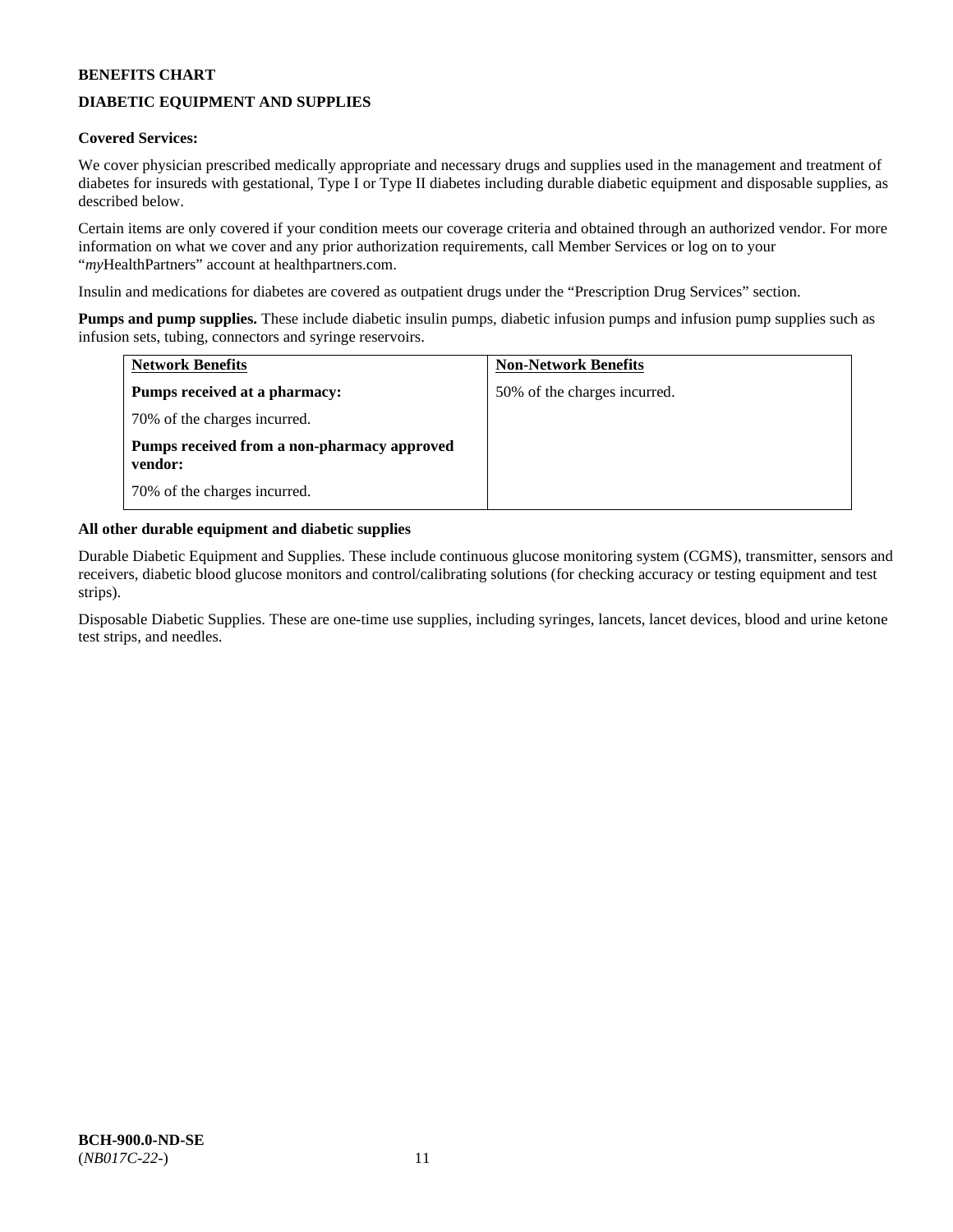Certain diabetic supplies and equipment must be purchased at a pharmacy.

| <b>Network Benefits</b>                                                                                                                                                                          | <b>Non-Network Benefits</b>  |
|--------------------------------------------------------------------------------------------------------------------------------------------------------------------------------------------------|------------------------------|
| If received through a pharmacy:                                                                                                                                                                  | 50% of the charges incurred. |
| Diabetic supplies on the Preventive Drug List:                                                                                                                                                   |                              |
| Generic formulary drugs from the Preventive Drug<br>List are covered at 100% of the charges incurred.<br>Deductible does not apply.                                                              |                              |
| Brand name formulary drugs from the Preventive<br>Drug List are covered at 100% of the charges<br>incurred, subject to your copayment of \$60 per<br>prescription.<br>Deductible does not apply. |                              |
| All other diabetic supplies purchased at a<br>pharmacy:                                                                                                                                          |                              |
| 70% of the charges incurred.<br>Deductible applies.                                                                                                                                              |                              |
| Non-formulary drugs are covered at 50% of the<br>charges incurred.<br>Deductible applies.                                                                                                        |                              |
| If received through a non-pharmacy provider:                                                                                                                                                     |                              |
| 70% of the charges incurred if purchased from an<br>approved vendor.                                                                                                                             |                              |

#### **Limitations:**

- No more than a 93-day supply of diabetic supplies is covered and dispensed at a time.
- We require that certain diabetic supplies and equipment be purchased at a pharmacy.
- Diabetic supplies and equipment are limited to certain models and brands.
- Durable medical equipment and supplies must be obtained from or repaired by approved vendors.
- Covered services and supplies are based on established medical policies which are subject to periodic review and modification by the medical directors. Our coverage policy for diabetic supplies includes information on our required models and brands. These medical policies (medical coverage criteria) are available by calling Member Services, or logging on to your "myHealthPartners" account a[t healthpartners.com.](http://www.healthpartners.com/)

### **Not Covered:**

- Replacement or repair of any covered items, if the items are (i) damaged or destroyed by misuse, abuse or carelessness, (ii)
- lost; or (iii) stolen.
- Duplicate or similar items.
- Labor and related charges for repair of any covered items which are more than the cost of replacement by an approved
- vendor.
- Batteries for monitors and equipment.
- Sales tax, mailing, delivery charges, service call charges.
- See "Services Not Covered" in the Group Certificate.

# **DIAGNOSTIC IMAGING SERVICES**

### **Covered Services:**

We cover diagnostic imaging, when ordered by a provider and provided in a clinic or outpatient hospital facility (to see the benefit level for inpatient hospital or skilled nursing facility services, see benefits under "Inpatient Hospital and Skilled Nursing Facility Services").

**BCH-900.0-ND-SE**

(*NB017C-22-*) 12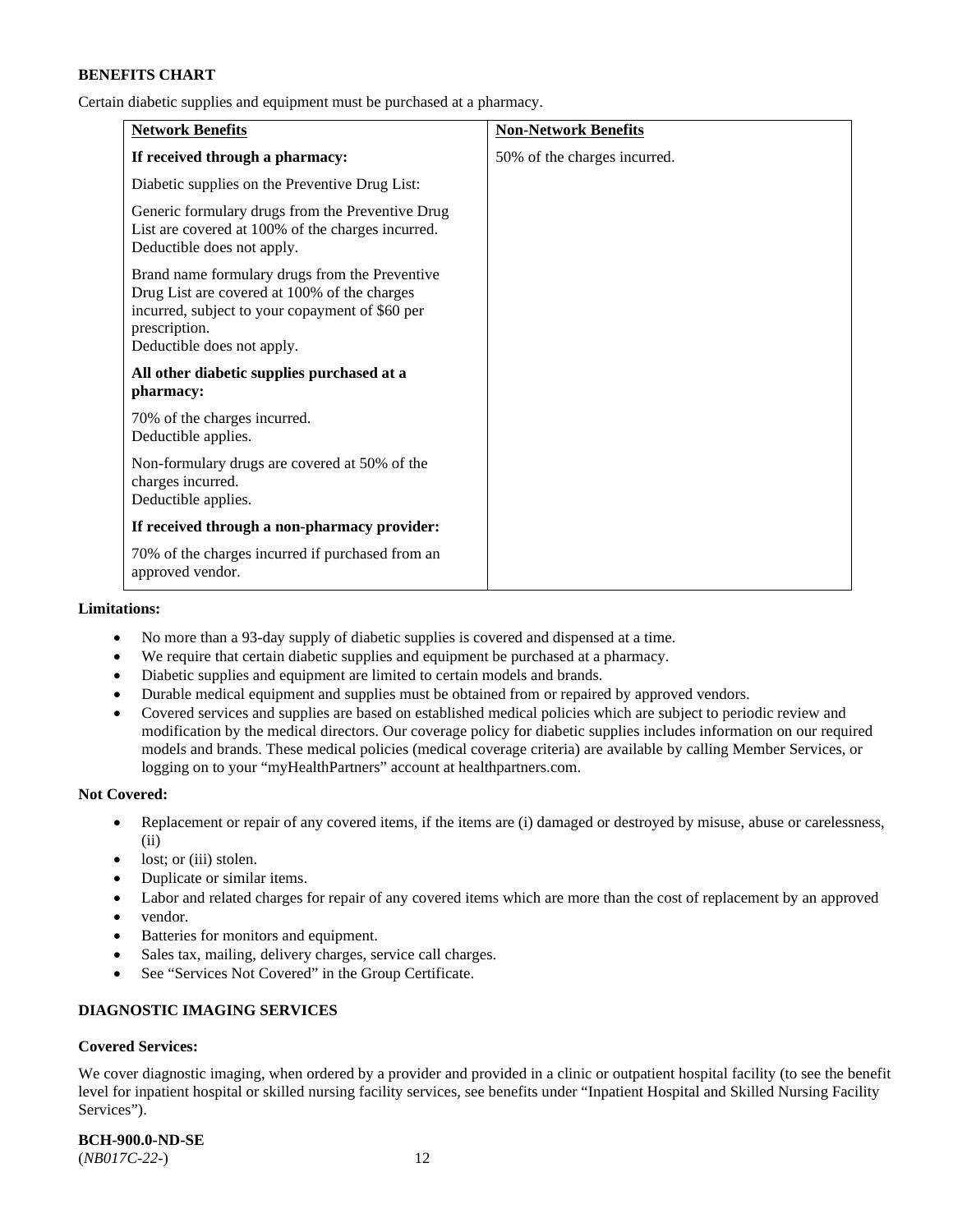### **Outpatient magnetic resonance imaging (MRI) and computed tomography (CT)**

| <b>Network Benefits</b>      | <b>Non-Network Benefits</b>  |
|------------------------------|------------------------------|
| 70% of the charges incurred. | 50% of the charges incurred. |

#### **All other outpatient diagnostic imaging services**

#### **Services for illness or injury**

| <b>Network Benefits</b>      | <b>Non-Network Benefits</b>  |
|------------------------------|------------------------------|
| 70% of the charges incurred. | 50% of the charges incurred. |

### **Preventive services (MRI/CT procedures are not considered preventive)**

Diagnostic imaging services associated with preventive services are covered at the benefit level shown in the "Preventive Services" section of this Benefits Chart.

### **Not Covered:**

See "Services Not Covered" in the Group Certificate.

# **DURABLE MEDICAL EQUIPMENT, PROSTHETICS, ORTHOTICS AND SUPPLIES**

#### **Covered Services:**

We cover equipment, supplies and services, as described below. Certain items are only covered if your condition meets our coverage criteria. For more information on what we cover and any prior authorization requirements, call Member Services or log on to your "*my*HealthPartners" account at [healthpartners.com.](http://www.healthpartners.com/)

- Durable medical equipment, such as wheelchairs, ventilators, oxygen, oxygen equipment, continuous positive airway pressure (CPAP) devices, hospital beds, and related services.
- Prosthetics, including breast prostheses, artificial limbs and artificial eyes, and related supplies.
- Orthotics.
- Medical supplies, including splints, surgical stockings, casts and dressings.
- Enteral feedings.
- Special dietary treatment for Phenylketonuria (PKU) and oral amino acid based elemental formula if it meets our medical coverage criteria.

Diabetic equipment and supplies are covered under the "Diabetic Equipment and Supplies" section.

### **Special dietary treatment for Phenylketonuria (PKU) if it meets our medical coverage criteria**

| <b>Network Benefits</b>      | <b>Non-Network Benefits</b>  |
|------------------------------|------------------------------|
| 70% of the charges incurred. | 50% of the charges incurred. |

#### **Oral amino acid based elemental formula if it meets our medical coverage criteria**

| <b>Network Benefits</b>      | <b>Non-Network Benefits</b>  |
|------------------------------|------------------------------|
| 70% of the charges incurred. | 50% of the charges incurred. |

#### **All other durable medical equipment, prosthetics, orthotics and supplies**

| <b>Network Benefits</b>      | <b>Non-Network Benefits</b>  |
|------------------------------|------------------------------|
| 70% of the charges incurred. | 50% of the charges incurred. |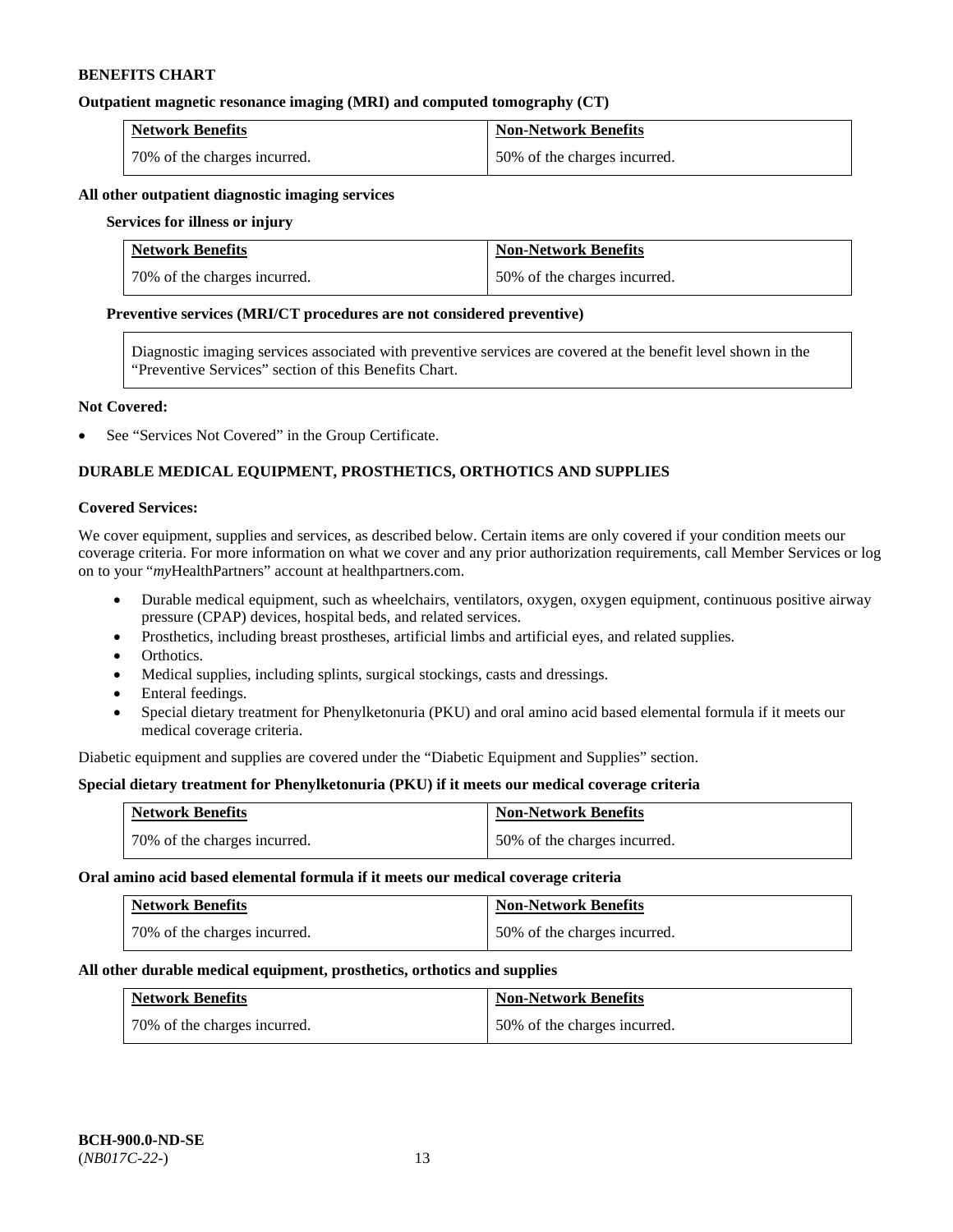# **Limitations:**

Coverage of durable medical equipment is limited by the following:

- Payment will not exceed the cost of an alternate piece of equipment or service that is effective and medically necessary.
- For prosthetic benefits, other than hair prostheses (i.e., wigs) for hair loss resulting from alopecia areata and oral appliances for cleft lip and cleft palate, payment will not exceed the cost of an alternate piece of equipment or service that is effective, medically necessary and enables insureds to conduct standard activities of daily living.
- We reserve the right to determine if an item will be approved for rental vs. purchase.
- Durable medical equipment and supplies must be obtained from or repaired by approved vendors.
- Covered services and supplies are based on established medical policies which are subject to periodic review and modification by the medical or dental directors. Our coverage policy for diabetic supplies includes information on our required models and brands. These medical policies (medical coverage criteria) are available by calling Member Services, or logging on to your "*my*HealthPartners" account at [healthpartners.com.](http://www.healthpartners.com/)

# **Not Covered:**

Items which are not eligible for coverage include, but are not limited to:

- Replacement or repair of any covered items, if the items are (i) damaged or destroyed by misuse, abuse or carelessness, (ii) lost; or (iii) stolen.
- Duplicate or similar items.
- Labor and related charges for repair of any covered items which are more than the cost of replacement by an approved vendor.
- Sales tax, mailing, delivery charges, service call charges.
- Items which are primarily educational in nature or for hygiene, vocation, comfort, convenience or recreation.
- Communication aids or devices: equipment to create, replace or augment communication abilities including, but not limited to, speech processors, receivers, communication boards, or computer or electronic assisted communication.
- Hearing aids (implantable and external, including osseointegrated or bone anchored) and their fitting, except as specifically described in this Benefits Chart. This exclusion does not apply to cochlear implants.
- Eyeglasses, contact lenses and their fitting, measurement and adjustment, except as specifically described in this Benefits Chart.
- Hair prostheses (wigs).
- Household equipment which primarily has customary uses other than medical, such as, but not limited to, exercise cycles, air purifiers, central or unit air conditioners, water purifiers, non-allergenic pillows, mattresses or waterbeds.
- Household fixtures including, but not limited to, escalators or elevators, ramps, swimming pools and saunas.
- Modifications to the structure of the home including, but not limited to, its wiring, plumbing or charges for installation of equipment.
- Vehicle, car or van modifications including, but not limited to, hand brakes, hydraulic lifts and car carrier.
- Rental equipment while owned equipment is being repaired by non-contracted vendors, beyond one month rental of medically necessary equipment.
- Other equipment and supplies, including but not limited to assistive devices, that we determine are not eligible for coverage.
- See "Services Not Covered" in the Group Certificate.

# **EMERGENCY AND URGENTLY NEEDED CARE SERVICES**

### **Covered Services:**

We cover services for emergency care and urgently needed care if the services are otherwise eligible for coverage under this Benefits Chart.

**Urgently needed care.** These are services to treat an unforeseen illness or injury, which are required in order to prevent a serious deterioration in your health, and which cannot be delayed until the next available clinic or office hours.

### **Urgently needed care at clinics**

| <b>Network Benefits</b>      | <b>Non-Network Benefits</b> |
|------------------------------|-----------------------------|
| 70% of the charges incurred. | See Network Benefits.       |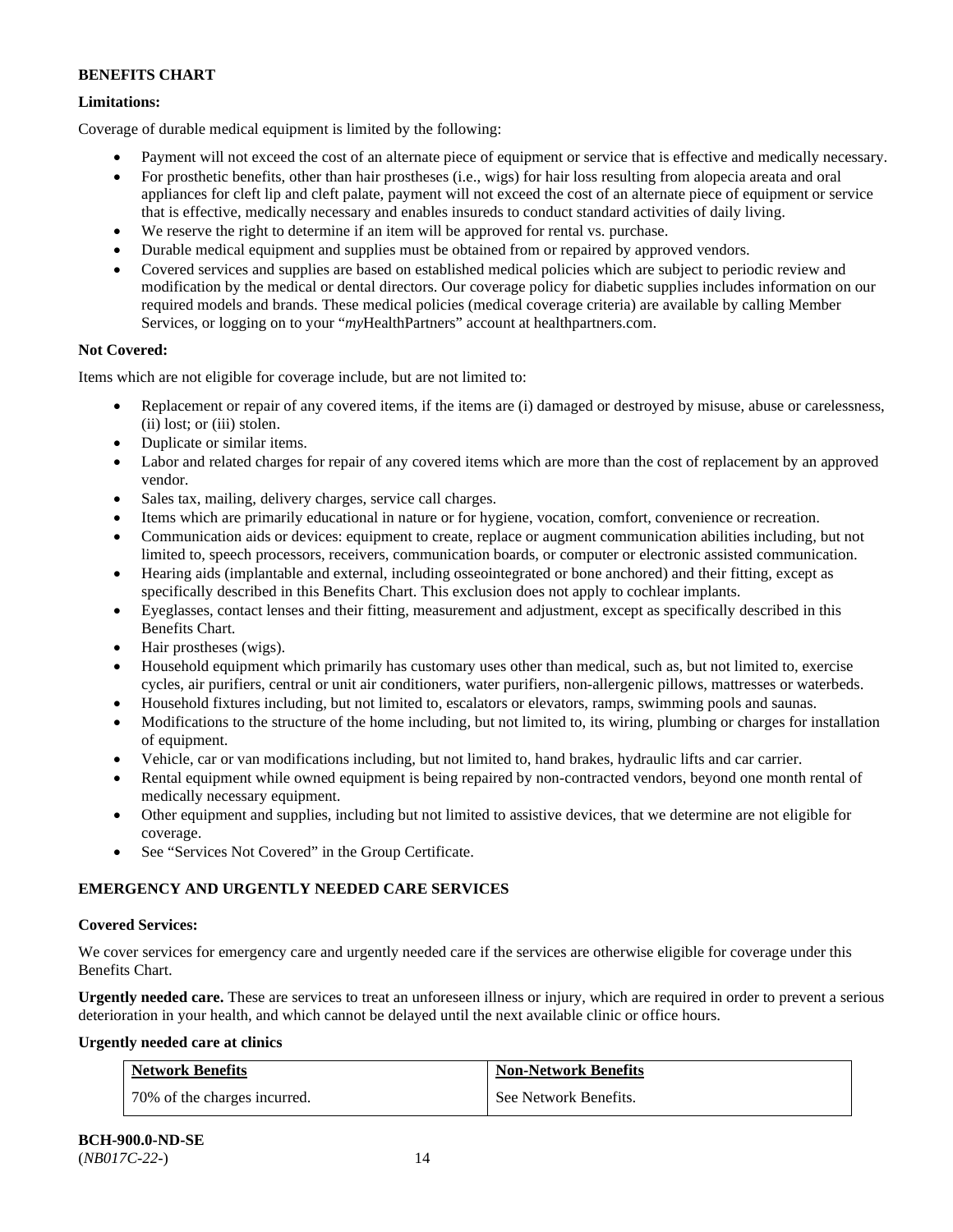**Emergency Care.** These are services to treat: (1) the sudden, unexpected onset of illness or injury which, if left untreated or unattended until the next available clinic or office hours, would result in hospitalization, or (2) a condition requiring professional health services immediately necessary to preserve life or stabilize health. Emergency care includes emergency services as defined in Division BB, Title I, Section 102 of the Consolidated Appropriations Act of 2021. Emergency care also includes an immediate response service available on a 24-hour, seven-day-a-week basis for each child, or person, having a psychiatric crisis, a mental health crisis, or a mental health emergency.

When reviewing claims for coverage of emergency services, our medical director will take into consideration (1) a reasonable layperson's belief that the circumstances required immediate medical care that could not wait until the next working day or next available clinic appointment; (2) the time of day and day of the week the care was provided; (3) the presenting symptoms including but not limited to severe pain, to ensure that the decision to reimburse the emergency care is not made solely on the basis of the actual diagnosis.

### **Emergency care in a hospital emergency room, including professional services of a physician**

| <b>Network Benefits</b>      | <b>Non-Network Benefits</b> |
|------------------------------|-----------------------------|
| 70% of the charges incurred. | See Network Benefits.       |

**Inpatient emergency care in a hospital including post-stabilization services as required under the federal No Surprises Act and its implementing regulations**

| <b>Network Benefits</b>        | <b>Non-Network Benefits</b> |
|--------------------------------|-----------------------------|
| 1 70% of the charges incurred. | See Network Benefits.       |

### **Not Covered:**

• See "Services Not Covered" in the Group Certificate.

### **GENE THERAPY**

### **Covered Services:**

We cover gene therapy treatment that meets our current medical coverage criteria.

| <b>Network Benefits</b>                                                                                                                                                                          | <b>Non-Network Benefits</b> |
|--------------------------------------------------------------------------------------------------------------------------------------------------------------------------------------------------|-----------------------------|
| Coverage level is same as corresponding Network<br>Benefits, depending on type of service provided<br>such as Office Visits for Illness or Injury, Inpatient<br>or Outpatient Hospital Services. | No coverage.                |

### **Limitations:**

- Gene therapy must be provided by a designated provider.
- Specific types of gene therapy are limited to therapies and conditions specified in our medical coverage criteria.

#### **Not Covered:**

• See "Services Not Covered" in the Group Certificate.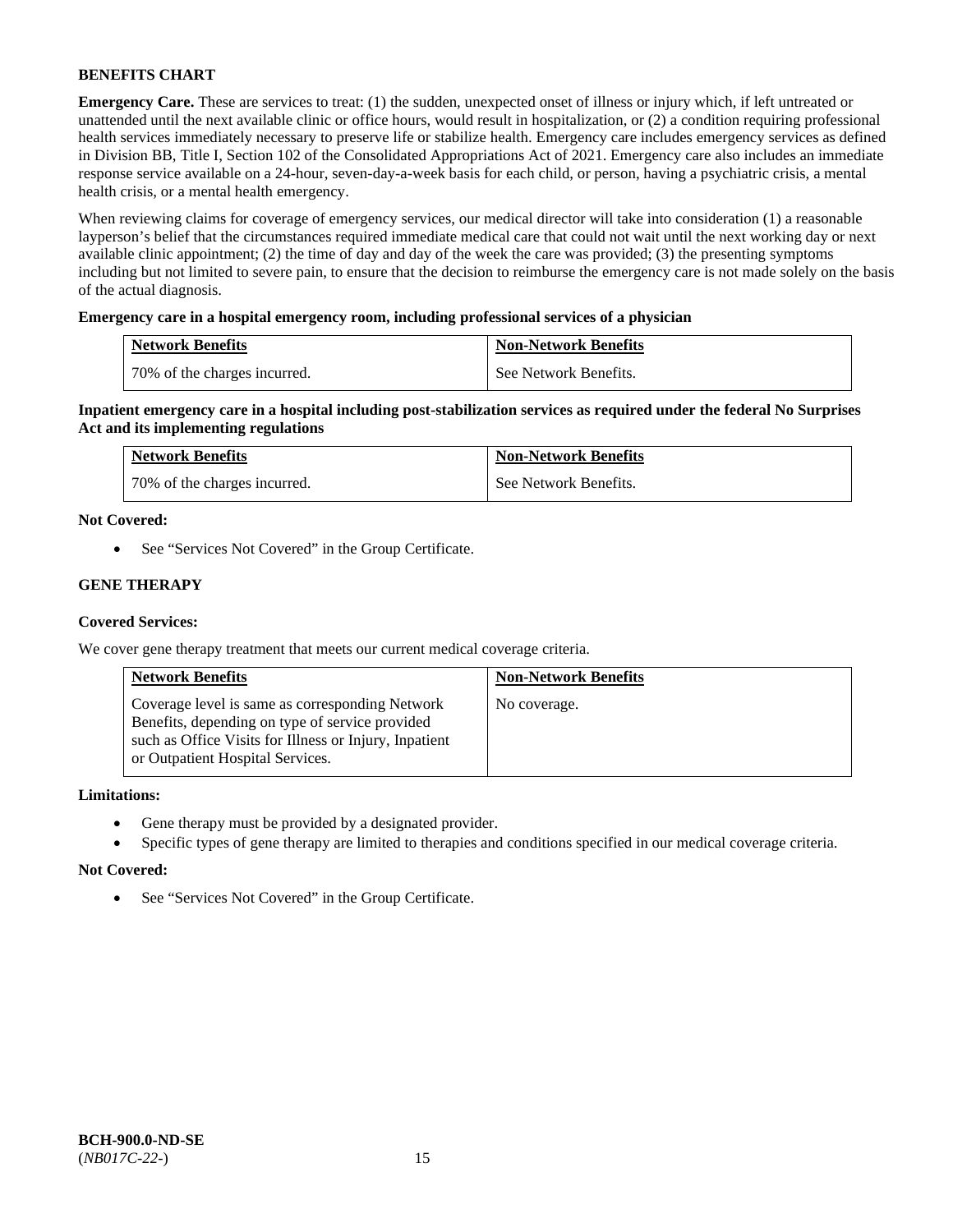## **HEALTH EDUCATION**

### **Covered Services:**

We cover education for preventive services and education for the management of chronic health problems (such as diabetes). Coverage includes medical nutrition therapy, that is provided by a certified, registered, or licensed health care professional working in a program consistent with the national standards of diabetes self-management education as established by the American Diabetes Association.

| <b>Network Benefits</b>                                     | <b>Non-Network Benefits</b>  |
|-------------------------------------------------------------|------------------------------|
| 100% of the charges incurred.<br>Deductible does not apply. | 50% of the charges incurred. |

### **Not Covered:**

• See "Services Not Covered" in the Group Certificate.

### **HOME HEALTH SERVICES**

### **Covered Services:**

We cover skilled nursing services, physical therapy, occupational therapy, speech therapy, respiratory therapy and other therapeutic services, non-routine prenatal and postnatal services, routine postnatal well child visits (as described in the Medical Coverage Criteria), phototherapy services for newborns, home health aide services and other eligible home health services when provided in your home, if you are homebound (i.e., unable to leave home without considerable effort due to a medical condition. Lack of transportation does not constitute homebound status). For phototherapy services for newborns and high risk prenatal services, supplies and equipment are included.

We cover total parenteral nutrition/intravenous ("TPN/IV") therapy, equipment, supplies and drugs in connection with IV therapy. IV line care kits are covered under Durable Medical Equipment.

You do not need to be homebound to receive total parenteral nutrition/intravenous ("TPN/IV") therapy.

We cover palliative care benefits. Palliative care includes symptom management, education and establishing goals of care. We waive the requirement that you be homebound for a limited number of home visits for palliative care (as shown in this Benefits Chart), if you have a life-threatening, non-curable condition which has a prognosis of survival of two years or less. Additional palliative care visits are eligible under the home health services benefit if you are homebound and meet all other requirements defined in this section.

Home health services are eligible and covered only when:

- medically necessary; and
- provided as rehabilitative care, terminal care or maternity care; and
- ordered by a physician, and included in the written home care plan.

#### **Physical therapy, occupational therapy, speech therapy, respiratory therapy, home health aide services and palliative care**

| <b>Network Benefits</b>      | <b>Non-Network Benefits</b>  |
|------------------------------|------------------------------|
| 70% of the charges incurred. | 50% of the charges incurred. |

### **TPN/IV therapy, skilled nursing services, non-routine prenatal/postnatal services and phototherapy**

| <b>Network Benefits</b>      | <b>Non-Network Benefits</b>  |
|------------------------------|------------------------------|
| 70% of the charges incurred. | 50% of the charges incurred. |

Each 24-hour visit (or shifts of up to 24-hour visits) equals one visit and counts toward the Maximum visits for all other services shown below. Any visit that lasts less than 24 hours, regardless of the length of the visit, will count as one visit toward the Maximum visits for all other services shown below. All visits must be medically necessary and benefit eligible.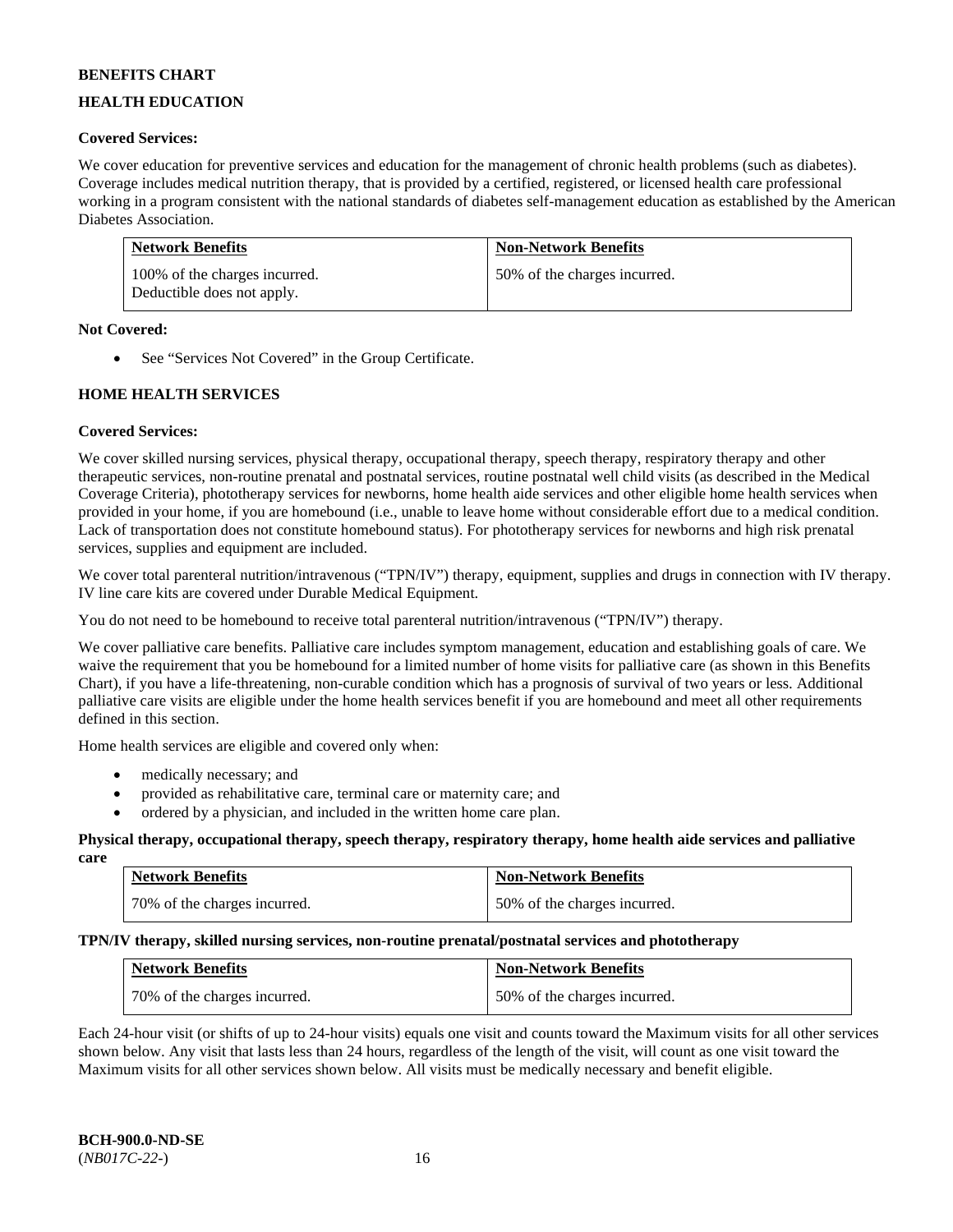#### **Routine postnatal well child visits**

| <b>Network Benefits</b>                                     | <b>Non-Network Benefits</b>  |
|-------------------------------------------------------------|------------------------------|
| 100% of the charges incurred.<br>Deductible does not apply. | 50% of the charges incurred. |

#### **Maximum visits for palliative care**

If you are eligible to receive palliative care in the home and you are not homebound, there is a maximum of 12 visits per calendar year.

#### **Maximum visits for all other services**

All other home health services are limited to 40 visits per calendar year. The routine postnatal well child visit does not count toward the visit limit.

#### **Limitations:**

- Home health services are not provided as a substitute for a primary caregiver in the home or as relief (respite) for a primary caregiver in the home. We will not reimburse family members or residents in your home for the above services.
- A service shall not be considered a skilled nursing service merely because it is performed by, or under the direct supervision of, a licensed nurse. Where a service (such as tracheotomy suctioning or ventilator monitoring) or like services, can be safely and effectively performed by a non-medical person (or self-administered), without the direct supervision of a licensed nurse, the service shall not be regarded as a skilled nursing service, whether or not a skilled nurse actually provides the service. The unavailability of a competent person to provide a non-skilled service shall not make it a skilled service when a skilled nurse provides it. Only the skilled nursing component of so-called "blended" services (i.e. services which include skilled and non-skilled components) are covered under this Benefits Chart.

#### **Not Covered:**

- Financial or legal counseling services.
- Housekeeping or meal services in your home.
- Private duty nursing services.
- Vocational rehabilitation and recreational or educational therapy. Recreation therapy is therapy provided solely for the purpose of recreation, including but not limited to: (a) requests for physical therapy or occupational therapy to improve athletic ability, and (b) braces or guards to prevent sports injuries.
- See "Services Not Covered" in the Group Certificate.

### **HOME HOSPICE SERVICES**

#### **Applicable Definitions:**

**Part-time.** This is up to two hours of service per day, more than two hours is considered continuous care.

**Continuous Care.** This is from two to twelve hours of service per day provided by a registered nurse, licensed practical nurse, or home health aide, during a period of crisis in order to maintain a terminally ill patient at home.

**Appropriate Facility.** This is a nursing home, hospice residence, or other inpatient facility.

**Custodial Care Related to Hospice Services.** This means providing assistance in the activities of daily living and the care needed by a terminally ill patient which can be provided by primary caregiver (i.e., family member or friend) who is responsible for the patient's home care.

#### **Covered Services:**

Home Hospice Program. We cover the services described below if you are terminally ill and accepted as a home hospice program participant. You must meet the eligibility requirements of the program, and elect to receive services through the home hospice program. The services will be provided in your home, with inpatient care available when medically necessary as described below. If you elect to receive hospice services, you do so in lieu of curative treatment for your terminal illness for the period you are enrolled in the home hospice program.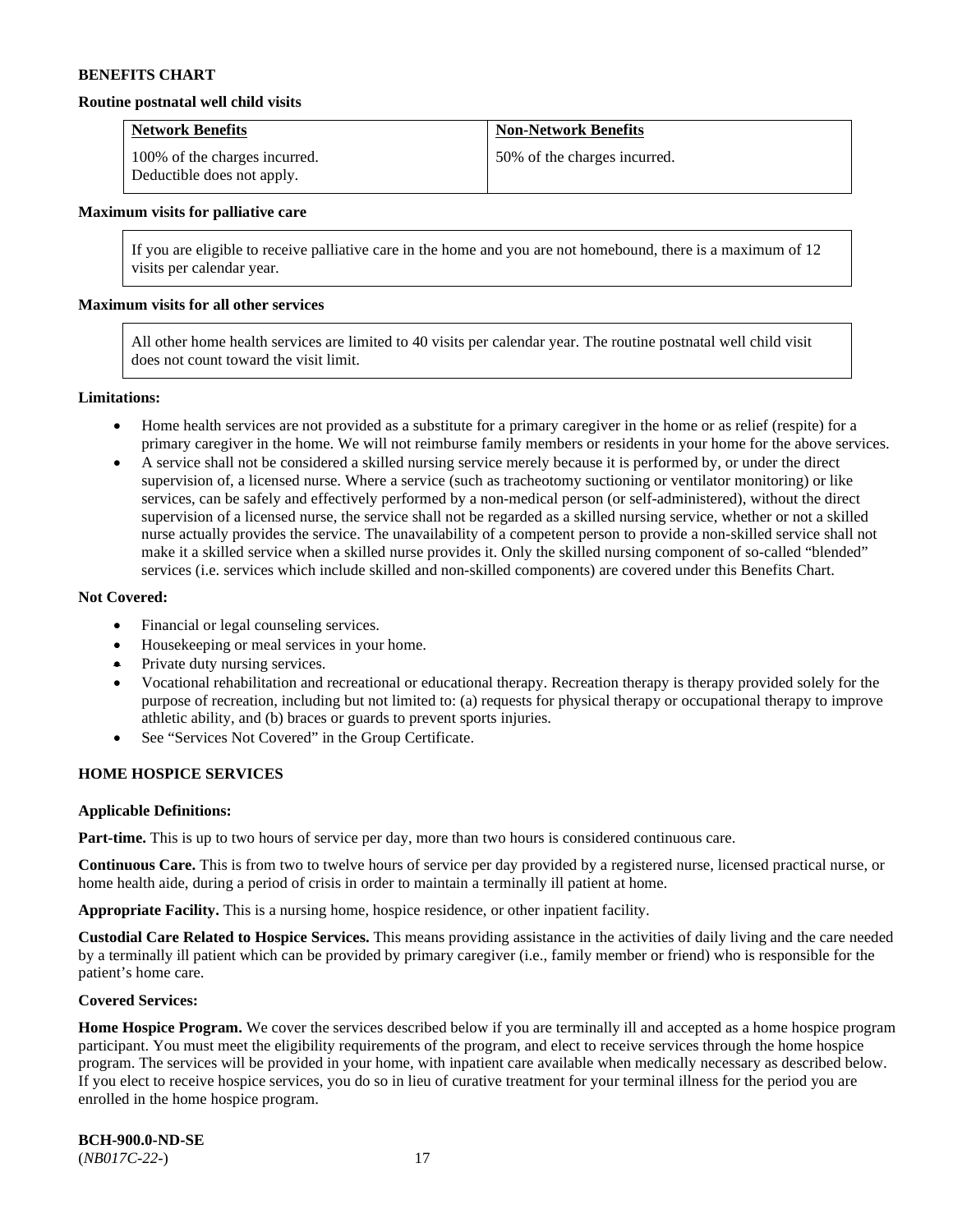**Eligibility:** In order to be eligible to be enrolled in the home hospice program, you must: (1) be a terminally ill patient (prognosis of six months or less); (2) have chosen a palliative treatment focus (i.e., emphasizing comfort and supportive services rather than treatment attempting to cure the disease or condition); and (3) continue to meet the terminally ill prognosis as reviewed by our medical director or his or her designee over the course of care. You may withdraw from the home hospice program at any time.

**Eligible Services:** Hospice services include the following services provided in accordance with an approved hospice treatment plan.

- Home Health Services:
	- o Part-time care provided in your home by an interdisciplinary hospice team (which may include a physician, nurse, social worker, and spiritual counselor) and medically necessary home health services are covered.
	- o One or more periods of continuous care in your home or in a setting which provides day care for pain or symptom management, when medically necessary, will be covered.
- Inpatient Services: We cover medically necessary inpatient services.
- Other Services:
	- Respite care is covered for care in your home or in an appropriate facility, to give your primary caregivers (i.e., family members or friends) rest and/or relief when necessary in order to maintain a terminally ill patient at home.
	- o Medically necessary medications for pain and symptom management.
	- Semi-electric hospital beds and other durable medical equipment are covered.
	- o Emergency and non-emergency care is covered.

| <b>Network Benefits</b>      | <b>Non-Network Benefits</b>  |
|------------------------------|------------------------------|
| 70% of the charges incurred. | 50% of the charges incurred. |

Respite care is limited to five days per episode and respite care and continuous care combined are limited to 30 days.

### **Not Covered:**

- Financial or legal counseling services.
- Housekeeping or meal services in your home.
- Custodial or maintenance care related to hospice services, whether provided in the home or in a nursing home.
- Any service not specifically described as covered services under this home hospice services benefits.
- Any services provided by members of your family or residents in your home.
- See "Services Not Covered" in the Group Certificate.

### **HOSPITAL AND SKILLED NURSING FACILITY SERVICES**

#### **Covered Services:**

We cover services as described below.

#### **Medical or surgical hospital services**

**Inpatient hospital services:** We cover the following medical or surgical services, for the treatment of acute illness or injury, which require the level of care only provided in an acute care facility. These services must be authorized by a physician.

Inpatient hospital services include: room and board; the use of operating or maternity delivery rooms; intensive care facilities; newborn nursery facilities; general nursing care, anesthesia, laboratory and diagnostic imaging services, reconstructive surgery, radiation therapy, physical therapy, prescription drugs or other medications administered during treatment, blood and blood products (unless replaced), and blood derivatives, and other diagnostic or treatment related hospital services; physician and other professional medical and surgical services provided while in the hospital, including gender confirmation surgery that meets medical coverage criteria.

Services for items for personal convenience, such as television rental, are not covered.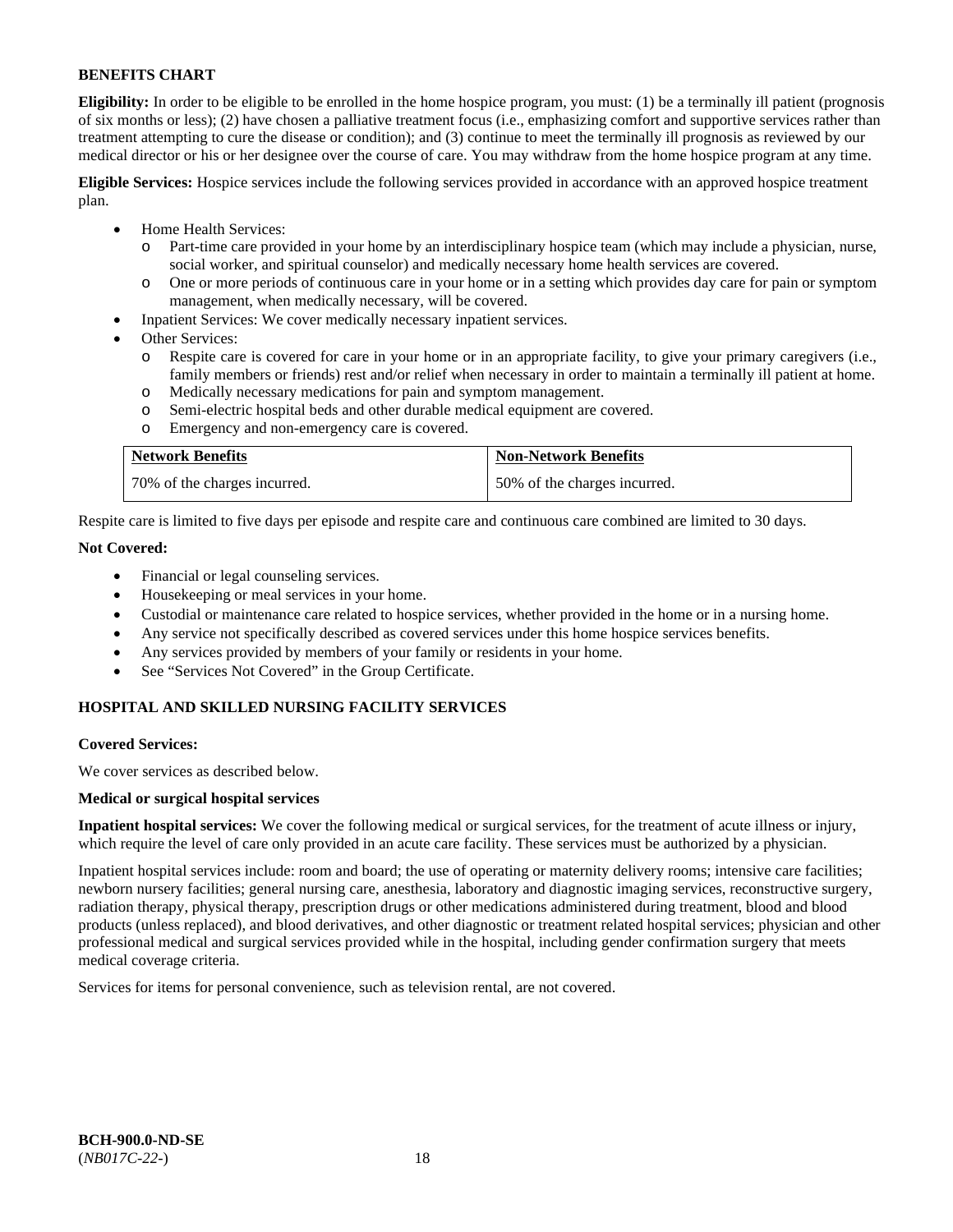Group health plans and health insurance issuers generally may not, under Federal law, restrict benefits for any hospital length of stay in connection with childbirth for the mother of newborn child to less than 48 hours following a vaginal delivery, or less than 96 hours following a caesarean section. However, Federal law generally does not prohibit the mother's or newborn's attending provider, after consulting with the mother, from discharging the mother or her newborn earlier than 48 hours (or 96 hours as applicable). In any case plans and issuers may not, under Federal law, require that a provider obtain authorization from the plan or the insurance issuer for prescribing a length of stay not in excess of 48 hours (or 96 hours).

| <b>Network Benefits</b>      | <b>Non-Network Benefits</b>  |
|------------------------------|------------------------------|
| 70% of the charges incurred. | 50% of the charges incurred. |

Each insured's admission or confinement, including that of a newborn child, is separate and distinct from the admission or confinement of any other insured.

**Outpatient hospital, ambulatory care or surgical facility services:** We cover the following medical and surgical services, for diagnosis or treatment of illness or injury on an outpatient basis. These services must be authorized by a physician.

Outpatient services include: use of operating rooms, maternity delivery rooms or other outpatient departments, rooms or facilities; and the following outpatient services: general nursing care, anesthesia, laboratory and diagnostic imaging services, reconstructive surgery, radiation therapy, physical therapy, drugs administered during treatment, blood and blood products (unless replaced), and blood derivatives, and other diagnostic or treatment related outpatient services; physician and other professional medical and surgical services provided while an outpatient, including gender confirmation surgery that meets medical coverage criteria.

For Network Benefits, non-emergent, scheduled outpatient Magnetic Resonance Imaging (MRI) and Computed Tomography (CT) must be provided at a designated facility. Your physician or facility will obtain or verify prior authorization for these services, as needed.

| <b>Network Benefits</b>      | <b>Non-Network Benefits</b>  |
|------------------------------|------------------------------|
| 70% of the charges incurred. | 50% of the charges incurred. |

To see the benefit level for diagnostic imaging services, laboratory services and physical therapy, see the benefits under Diagnostic Imaging Services, Laboratory Services and Physical Therapy in this Benefits Chart.

**Skilled nursing facility care:** We cover room and board, daily skilled nursing and related ancillary services for post-acute treatment and rehabilitative care of illness or injury, that meets medical coverage criteria.

| <b>Network Benefits</b>                      | <b>Non-Network Benefits</b>                  |
|----------------------------------------------|----------------------------------------------|
| 70% of the charges incurred.                 | 50% of the charges incurred.                 |
| Limited to 30 day maximum per calendar year. | Limited to 30 day maximum per calendar year. |

Each day of services provided under the Network Benefits and Non-Network Benefits, combined, counts toward the maximums shown above.

### **Not Covered:**

- Services for items for personal convenience, such as television rental, are not covered.
- See "Services Not Covered" in the Group Certificate.

#### **INFERTILITY DIAGNOSIS**

### **Covered Services:**

We cover the diagnosis of infertility. These services include diagnostic procedures and tests provided in connection with an infertility evaluation, office visits and consultations to diagnose infertility.

| <b>Network Benefits</b>      | <b>Non-Network Benefits</b>  |
|------------------------------|------------------------------|
| 70% of the charges incurred. | 50% of the charges incurred. |

Coverage is limited to office visits and consultations to diagnose infertility. Treatment is not covered.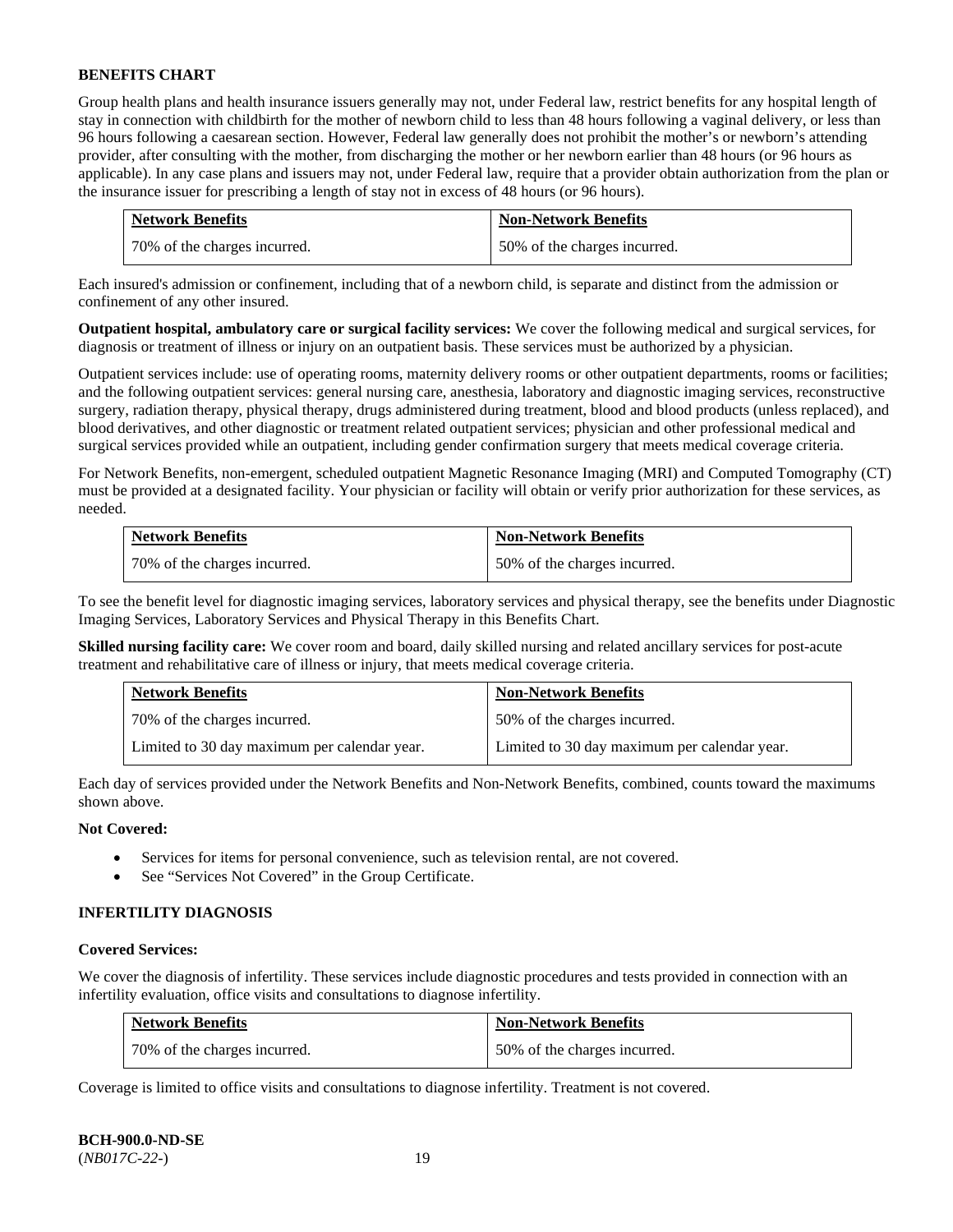### **Not Covered:**

- Infertility/fertility treatment, including but not limited to, office visits, laboratory services, diagnostic imaging services and fertility drugs, reversal of sterilization, and sperm, ova or embryo acquisition, retrieval or storage; however, we do cover office visits and consultations to diagnose infertility.
- Services related to the establishment of surrogate pregnancy and fees for a surrogate. However, pregnancy and maternity services are covered for an insured under this Benefits Chart, including a surrogate pregnancy.
- See "Services Not Covered" in the Group Certificate.

### **LABORATORY SERVICES**

#### **Covered Services:**

We cover laboratory tests when ordered by a provider and provided in a clinic or outpatient hospital facility. To see the benefit level for inpatient hospital or skilled nursing facility services, see benefits under "Inpatient Hospital and Skilled Nursing Facility Services" in this Benefits Chart.

### **Prostate-specific antigen (PSA) testing**

| <b>Network Benefits</b>      | <b>Non-Network Benefits</b>  |
|------------------------------|------------------------------|
| 70% of the charges incurred. | 50% of the charges incurred. |

#### **All other laboratory services**

### **Services for illness or injury**

| <b>Network Benefits</b>       | <b>Non-Network Benefits</b>  |
|-------------------------------|------------------------------|
| 170% of the charges incurred. | 50% of the charges incurred. |

#### **Preventive services**

Laboratory services associated with preventive services are covered at the benefit level shown in the "Preventive Services" section of this Benefits Chart.

### **Not Covered:**

See "Services Not Covered" in the Group Certificate.

### **MASTECTOMY RECONSTRUCTION BENEFIT**

#### **Covered Services:**

We cover reconstruction of the breast on which the mastectomy has been performed; surgery and reconstruction of the other breast to produce symmetrical appearance, and prostheses and physical complications of all stages of mastectomy, including lymphedemas.

| <b>Network Benefits</b>                                | <b>Non-Network Benefits</b>                            |
|--------------------------------------------------------|--------------------------------------------------------|
| Coverage level is same as corresponding Network        | Coverage level is same as corresponding Non-           |
| Benefits, depending on type of service provided,       | Network Benefits, depending on type of service         |
| such as Office Visits for Illness or Injury, Inpatient | provided, such as Office Visits for Illness or Injury, |
| or Outpatient Hospital Services.                       | Inpatient or Outpatient Hospital Services.             |

#### **Not Covered:**

• See "Services Not Covered" in the Group Certificate.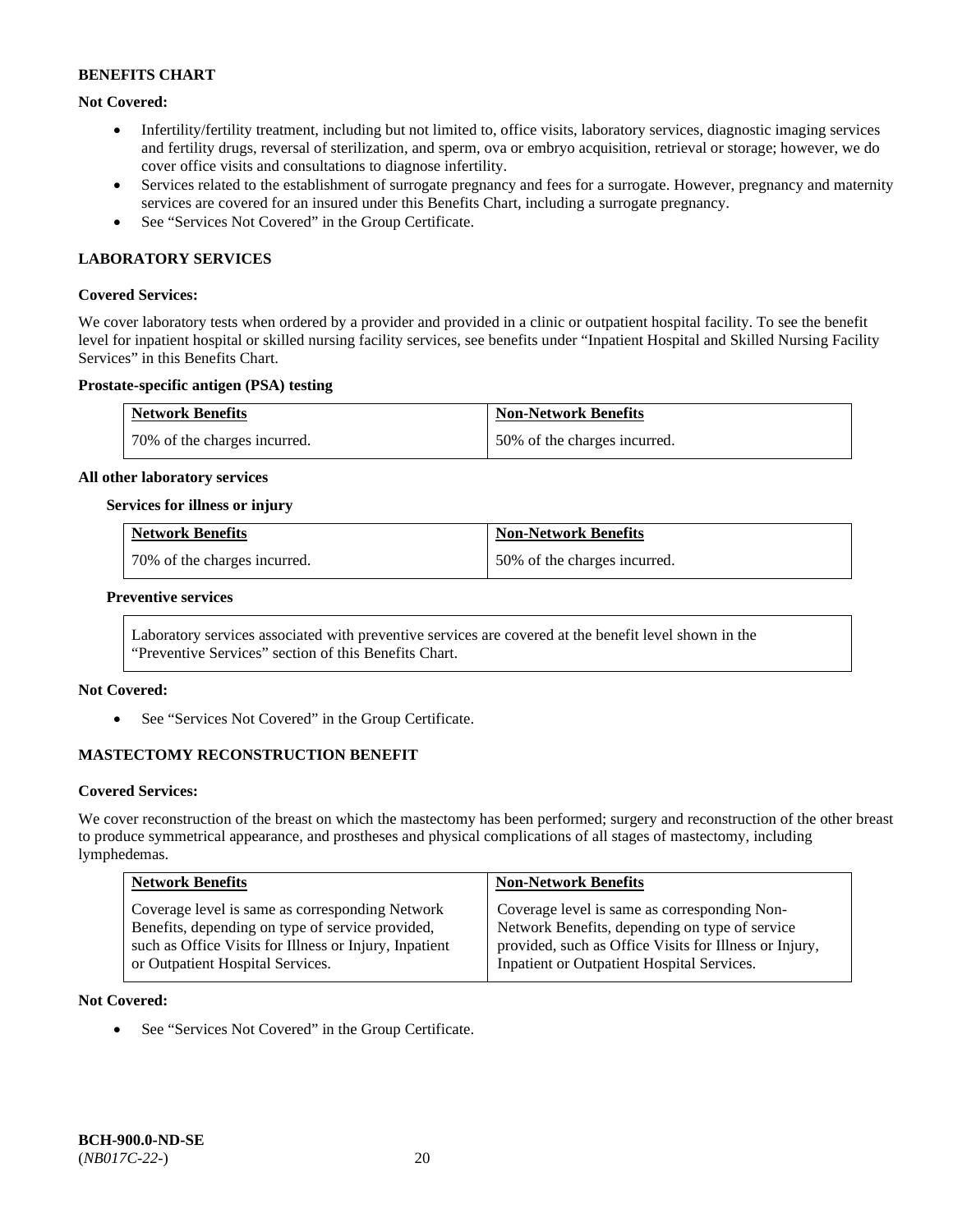### **MEDICATION THERAPY DISEASE MANAGEMENT PROGRAM**

### **Covered Services:**

If you meet our criteria for coverage, you may qualify for our Medication Therapy Disease Management program.

The program covers consultations with a designated pharmacist.

Covered services are based on established medical policies, which are subject to periodic review and modification by the medical directors. These medical policies (medical coverage criteria) are available online by logging on to your "*my*HealthPartners" account a[t healthpartners.com](http://www.healthpartners.com/) or by calling Member Services.

| <b>Network Benefits</b>                                     | <b>Non-Network Benefits</b> |
|-------------------------------------------------------------|-----------------------------|
| 100% of the charges incurred.<br>Deductible does not apply. | No coverage.                |

#### **Not Covered:**

See "Services Not Covered" in the Group Certificate.

# **OFFICE VISITS FOR ILLNESS OR INJURY**

### **Covered Services:**

We cover the following when medically necessary: professional medical and surgical services and related supplies, including biofeedback, of physicians and other health care providers; blood and blood products (unless replaced) and blood derivatives.

We cover diagnosis and treatment of illness or injury to the eyes. Where contact or eyeglass lenses are prescribed as medically necessary for the post-operative treatment of cataracts or for the treatment of aphakia, acute or chronic corneal pathology, or keratoconus, we cover the initial evaluation, lenses and fitting. Insureds must pay for lens replacement beyond the initial pair.

Services received via video, e-visit or telephone are covered under the "Telehealth/Telemedicine Services" section.

#### **Office visits**

| <b>Network Benefits</b>      | <b>Non-Network Benefits</b>  |
|------------------------------|------------------------------|
| 70% of the charges incurred. | 50% of the charges incurred. |

#### **Convenience clinics**

| <b>Network Benefits</b>      | <b>Non-Network Benefits</b>  |
|------------------------------|------------------------------|
| 70% of the charges incurred. | 50% of the charges incurred. |

#### **Injections administered in a physician's office, other than immunizations**

#### **Allergy injections**

| <b>Network Benefits</b>      | <b>Non-Network Benefits</b>  |
|------------------------------|------------------------------|
| 70% of the charges incurred. | 50% of the charges incurred. |

#### **All other injections**

| <b>Network Benefits</b>      | <b>Non-Network Benefits</b>  |
|------------------------------|------------------------------|
| 70% of the charges incurred. | 50% of the charges incurred. |

### **Not Covered:**

- Court ordered treatment.
- See "Services Not Covered" in the Group Certificate.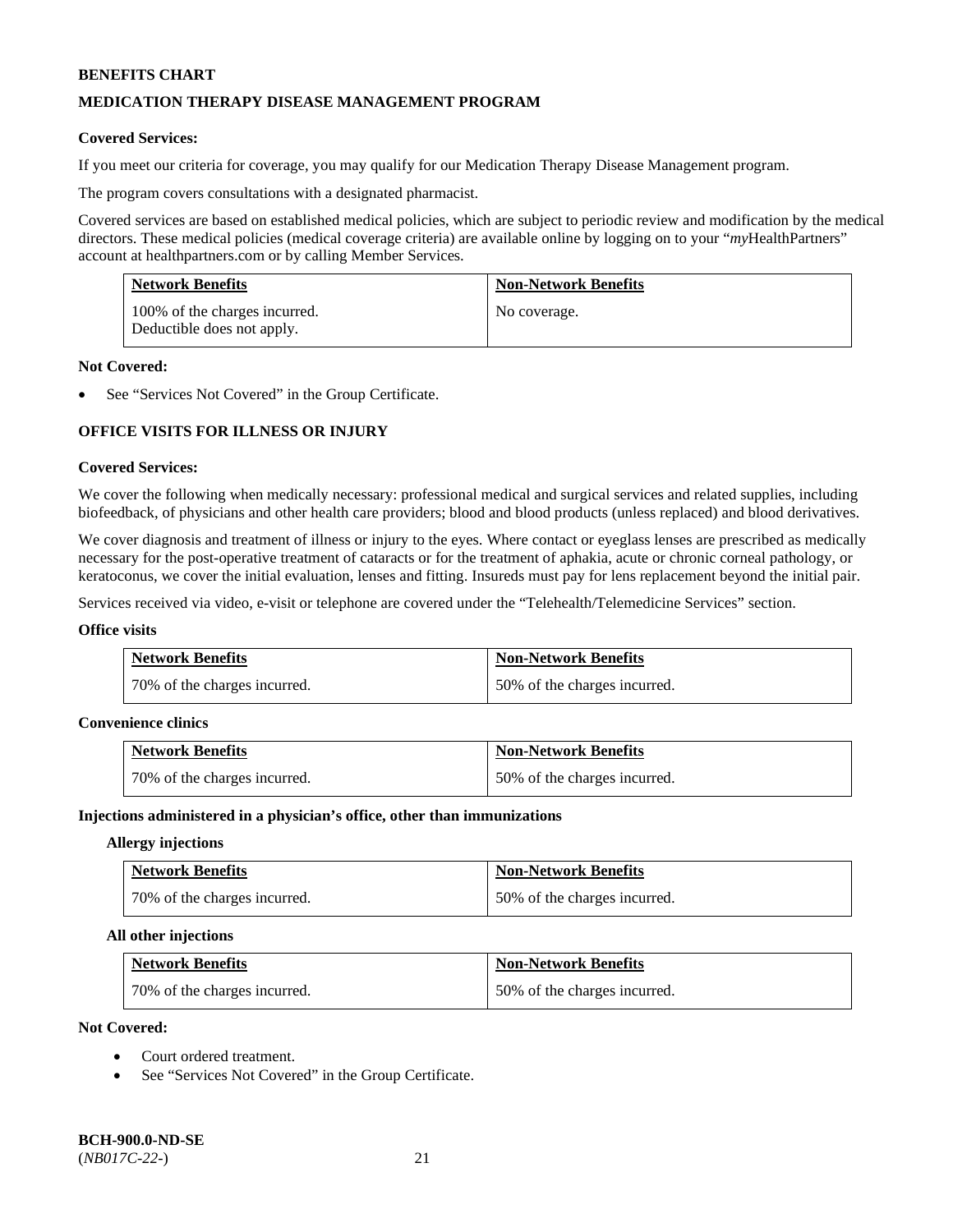# **PEDIATRIC EYEWEAR**

### **Covered Services:**

We cover pediatric eyewear for children.

Routine eye exams are covered under the "Preventive Services" section.

| <b>Network Benefits</b>       | <b>Non-Network Benefits</b> |
|-------------------------------|-----------------------------|
| 100% of the charges incurred. | No coverage.                |

### **Limitations:**

- Coverage under this provision will continue until the end of the month in which the child turns age 19.
- Limited to one of the following per calendar year:
	- o one pair of eyeglasses including one set of prescription lenses, frames from our designated eyewear collection, and anti-scratch coating; or
	- o one pair of non-disposable contact lenses; or
	- o a one-year supply of disposable contact lenses.
- Contact lens fittings are limited to two per calendar year.

### **Not Covered:**

- Frames that are not included in our designated eyewear collection. However, one pair of lenses will be covered if an insured
- chooses frames outside our designated eyewear collection.
- More than one pair of lenses or frames or non-disposable contacts per calendar year, regardless of the reason. This includes replacement of eyeglasses or contact lenses due to loss, breakage, theft, or change in prescription.
- Safety glasses or goggles for sports or vocational reasons.
- Upgrades including, but not limited to, UV protection and no-line multifocal lenses.
- See "Services Not Covered" in the Group Certificate.

# **PHYSICAL THERAPY, OCCUPATIONAL THERAPY AND SPEECH THERAPY**

### **Covered Services:**

We cover the following physical therapy, occupational therapy and speech therapy services:

- Medically necessary rehabilitative care to correct the effects of illness or injury.
- Habilitative care rendered for congenital, developmental or medical conditions which have significantly limited the successful initiation of normal speech and normal motor development.

Massage therapy which is performed in conjunction with other treatment/modalities by a physical or occupational therapist, is part of a prescribed treatment plan and is not billed separately is covered.

We cover services provided in a clinic. We also cover physical therapy provided in an outpatient hospital facility. To see the benefit level for inpatient hospital or skilled nursing facility services, see benefits under "Inpatient Hospital and Skilled Nursing Facility Services."

### **Rehabilitative care**

| <b>Network Benefits</b>      | <b>Non-Network Benefits</b>  |
|------------------------------|------------------------------|
| 70% of the charges incurred. | 50% of the charges incurred. |

#### **Maximum Visits**

- Physical Therapy is limited to 30 visits per calendar year.
- Occupational Therapy is limited to 30 visits per calendar year.
- Speech Therapy is limited to 30 visits per calendar year.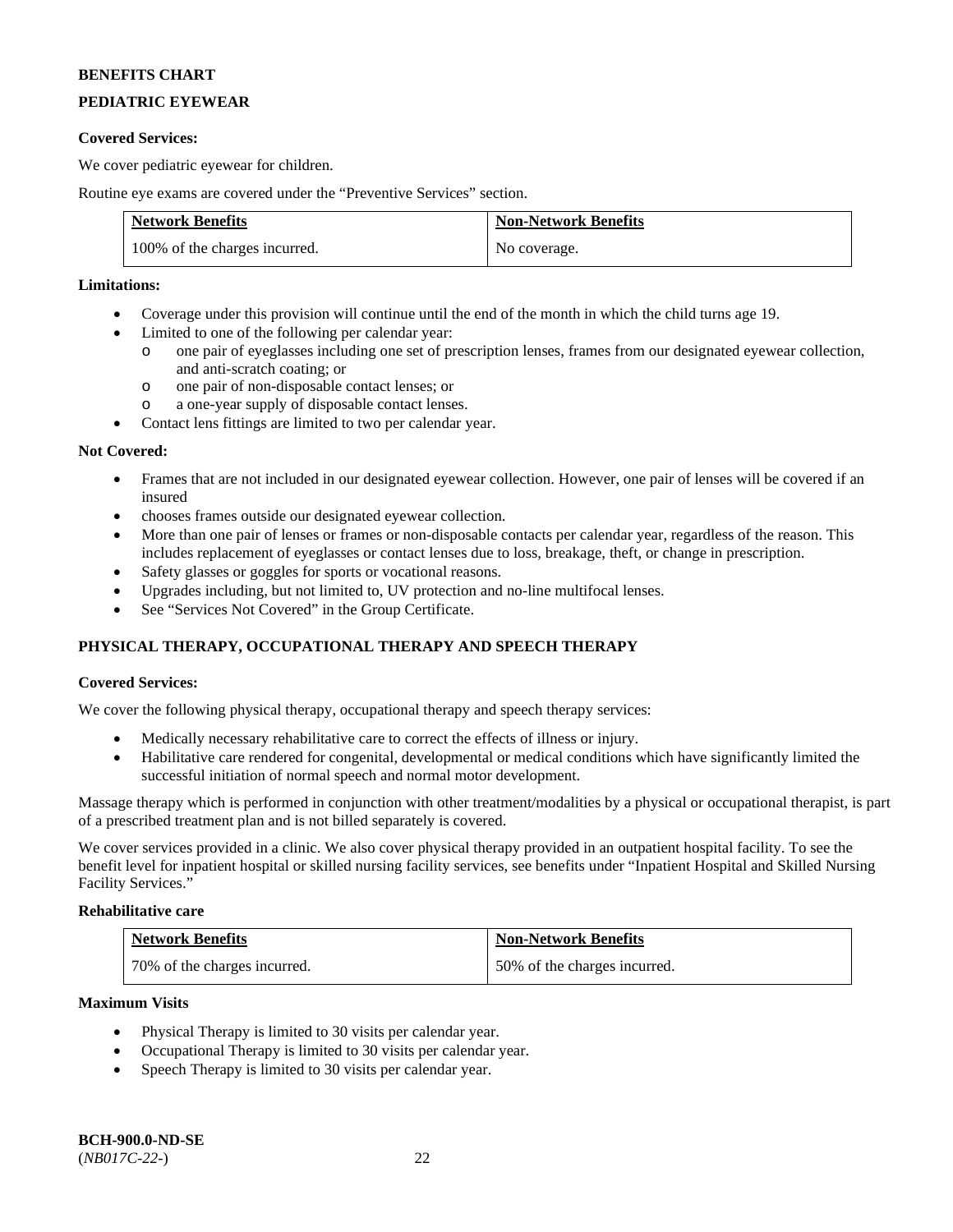### **Habilitative care**

| <b>Network Benefits</b>      | <b>Non-Network Benefits</b>  |
|------------------------------|------------------------------|
| 70% of the charges incurred. | 50% of the charges incurred. |

### **Maximum Visits**

- Physical Therapy is limited to 30 visits per calendar year.
- Occupational Therapy is limited to 30 visits per calendar year.
- Speech Therapy is limited to 30 visits per calendar year.

### **Not Covered:**

- Massage therapy for the purpose of comfort or convenience of the insured.
- See "Services Not Covered" in the Group Certificate.

# **PRE-DIABETES DISEASE MANAGEMENT PROGRAM**

### **Covered Services:**

If you meet our criteria for coverage, you may qualify for the Pre-diabetes Disease Management Program through Omada Health. The program covers group health coaching which focuses on weight loss, exercise, behavior modification and health education at select locations determined by the plan.

| Network Benefits                                            | <b>Non-Network Benefits</b> |
|-------------------------------------------------------------|-----------------------------|
| 100% of the charges incurred.<br>Deductible does not apply. | Not applicable.             |

### **Not Covered:**

• See "Services Not Covered" in the Group Certificate.

### **PRESCRIPTION DRUG SERVICES**

#### **Covered Services:**

We cover prescription drugs and medications, which can be self-administered or are administered in a physician's office. We cover off-label use of formulary drugs to treat cancer if the drug is recognized for the treatment of cancer in an authoritative compendia used by the Medicare program and when an appropriate level of evidence or medical necessity is met.

### **For Network benefits, drugs and medications must be obtained at a Network Pharmacy.**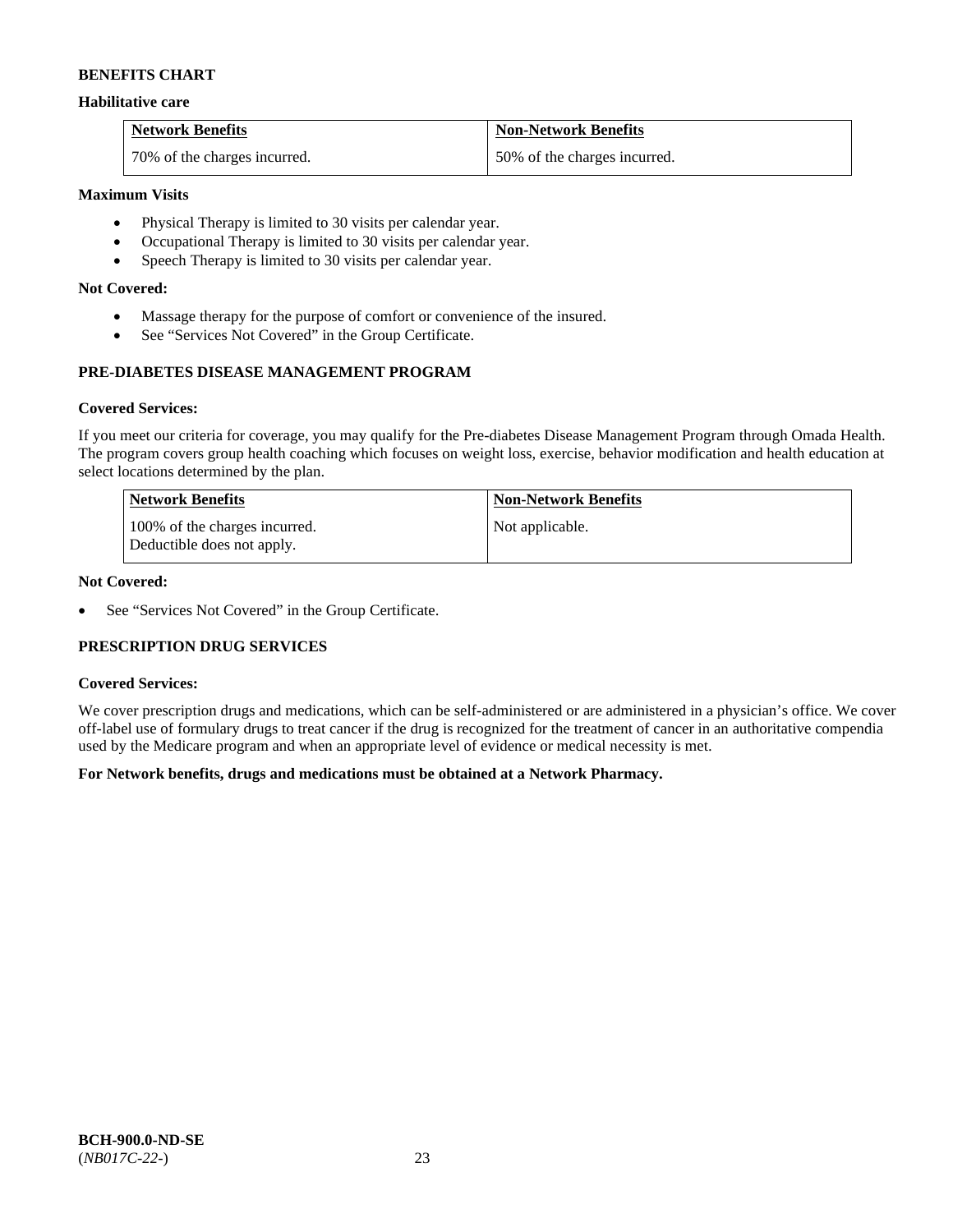**If a copayment is required, you must pay one copayment for each 31-day supply, or portion thereof unless otherwise indicated below.** 

# **Outpatient drugs (except as specified below)**

### **Drugs on the Preventive Drug List**

| <b>Network Benefits</b>                                                                                                                                            | <b>Non-Network Benefits</b>  |
|--------------------------------------------------------------------------------------------------------------------------------------------------------------------|------------------------------|
| Generic formulary drugs from the Preventive Drug<br>List are covered at 100% of the charges incurred.<br>Deductible does not apply.                                | 50% of the charges incurred. |
| Brand name formulary drugs from the Preventive<br>Drug List are covered at 100% of the charges<br>incurred, subject to your copayment of \$60 per<br>prescription. |                              |
| In no event will your cost for a formulary insulin<br>drug exceed \$25.                                                                                            |                              |
| Deductible does not apply.                                                                                                                                         |                              |

### **All other drugs**

| <b>Network Benefits</b>                                                                         | <b>Non-Network Benefits</b>  |
|-------------------------------------------------------------------------------------------------|------------------------------|
| All other formulary drugs are covered at 70% of the<br>charges incurred.<br>Deductible applies. | 50% of the charges incurred. |
| Non-formulary drugs are covered at 50% of the<br>charges incurred.<br>Deductible applies.       |                              |

### **Mail order drugs**

| <b>Network Benefits</b>                                                                                                                                                                                                                                  | <b>Non-Network Benefits</b>                                                       |
|----------------------------------------------------------------------------------------------------------------------------------------------------------------------------------------------------------------------------------------------------------|-----------------------------------------------------------------------------------|
| For your convenience, you may also get up to a 93-<br>day supply of outpatient prescription drugs that can<br>be self-administered through the designated mail<br>order service.<br>Specialty Drugs are not available through the mail<br>order service. | Mail order drugs are only available through the<br>designated mail order service. |

### **Specialty drugs that are self-administered**

| <b>Network Benefits</b>      | <b>Non-Network Benefits</b> |
|------------------------------|-----------------------------|
| 70% of the charges incurred. | No coverage.                |

For Network Benefits, Specialty Drugs are limited to drugs on the specialty drug list and must be obtained from a designated vendor.

# **Drugs for the treatment of growth deficiency**

| <b>Network Benefits</b>      | <b>Non-Network Benefits</b>  |
|------------------------------|------------------------------|
| 70% of the charges incurred. | 50% of the charges incurred. |

For Network Benefits, Growth Deficiency Drugs are limited to drugs on the specialty drug list and must be obtained from a designated vendor.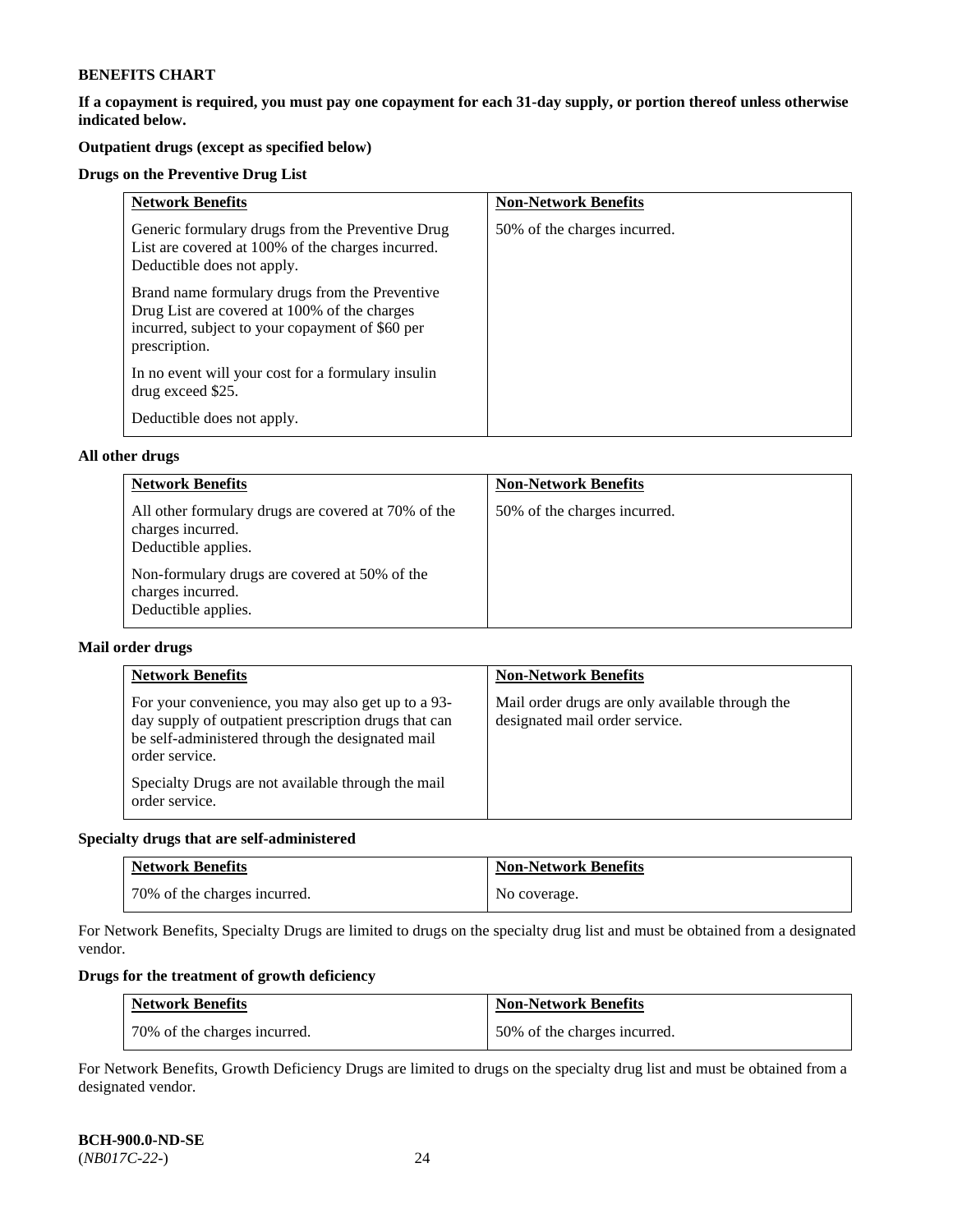**Tobacco cessation drugs are covered for all FDA-approved tobacco cessation drugs (including over-the-counter drugs) for a minimum of 90 days**

| <b>Network Benefits</b>                                     | <b>Non-Network Benefits</b>  |
|-------------------------------------------------------------|------------------------------|
| 100% of the charges incurred.<br>Deductible does not apply. | 50% of the charges incurred. |

### **Contraceptive drugs**

| <b>Network Benefits</b>                                                                                                                                            | <b>Non-Network Benefits</b>  |
|--------------------------------------------------------------------------------------------------------------------------------------------------------------------|------------------------------|
| 100% of the charges incurred for formulary drugs.<br>Deductible does not apply.                                                                                    | 50% of the charges incurred. |
| If a physician requests that a non-formulary<br>contraceptive drug be dispensed as written, the drug<br>will be covered at 100%, not subject to the<br>deductible. |                              |

**ACA preventive medications.** We cover preventive medications currently recommended by USPSTF with an A or B rating if they are prescribed by your medical provider and they are listed on our Commercial ACA Preventive Drug List. Preventive medications are subject to periodic review and modification. Changes would be effective in accordance with the federal rules and reflected in our current medical coverage criteria for preventive care services.

| <b>Network Benefits</b>                                     | <b>Non-Network Benefits</b>  |
|-------------------------------------------------------------|------------------------------|
| 100% of the charges incurred.<br>Deductible does not apply. | 50% of the charges incurred. |

### **Limitations:**

- Certain drugs may require prior authorization as indicated on the formulary. HealthPartners may require prior authorization for the drug and also the site where the drug will be provided. Certain drugs are subject to our utilization review process and quantity limits as indicated on our formulary.
- Certain non-formulary drugs require prior authorization. In addition, certain drugs may be subject to any quantity limits applied as part of our trial program. The trial drug program applies to new prescriptions for certain drugs which have high toxicity, low tolerance, high costs and/or high potential for waste. Trial drugs are indicated on the formulary and/or the Specialty Drug List. Your first fill of a trial drug may be limited to less than a month supply. If the drug is well tolerated and effective, you will receive the remainder of your first month supply.
- If an insured requests a brand name drug when there is a generic equivalent, the brand name drug will be covered up to the charge that would apply to the generic drug, minus any required copayment. If a physician requests that a brand name drug be dispensed as written, the drug will be paid at the non-formulary benefit.
- We may require insureds to try over-the-counter (OTC) drug alternatives before approving more costly formulary prescription drugs.
- Unless otherwise specified in the Prescription Drug Services section, you may receive up to a 31-day supply per prescription.
- New prescriptions to treat certain chronic conditions are limited to a 31-day supply.
- No more than a 31-day supply of Specialty Drugs will be covered and dispensed at a time unless it is a manufacturer supplied drug that cannot be split that supplies the insured with more than a 31 day supply.

### **Not Covered:**

- Replacement of prescription drugs, medications, equipment and supplies due to loss, damage or theft.
- Nonprescription (over the counter) drugs or medications, including, but not limited to, vitamins, supplements, homeopathic remedies, and non-FDA approved drugs, unless listed on the formulary and prescribed by a physician or legally authorized health care provider under applicable state and federal law. In addition, if the Insured obtains a prescription, this exclusion does not include aspirin to prevent cardiovascular disease for men and women of certain ages; folic acid supplements for women who may become pregnant; fluoride chemoprevention supplements for children without fluoride in their water source; and iron supplements for children age 6-12 months who are at risk for anemia.
- All drugs used for the treatment of sexual dysfunction.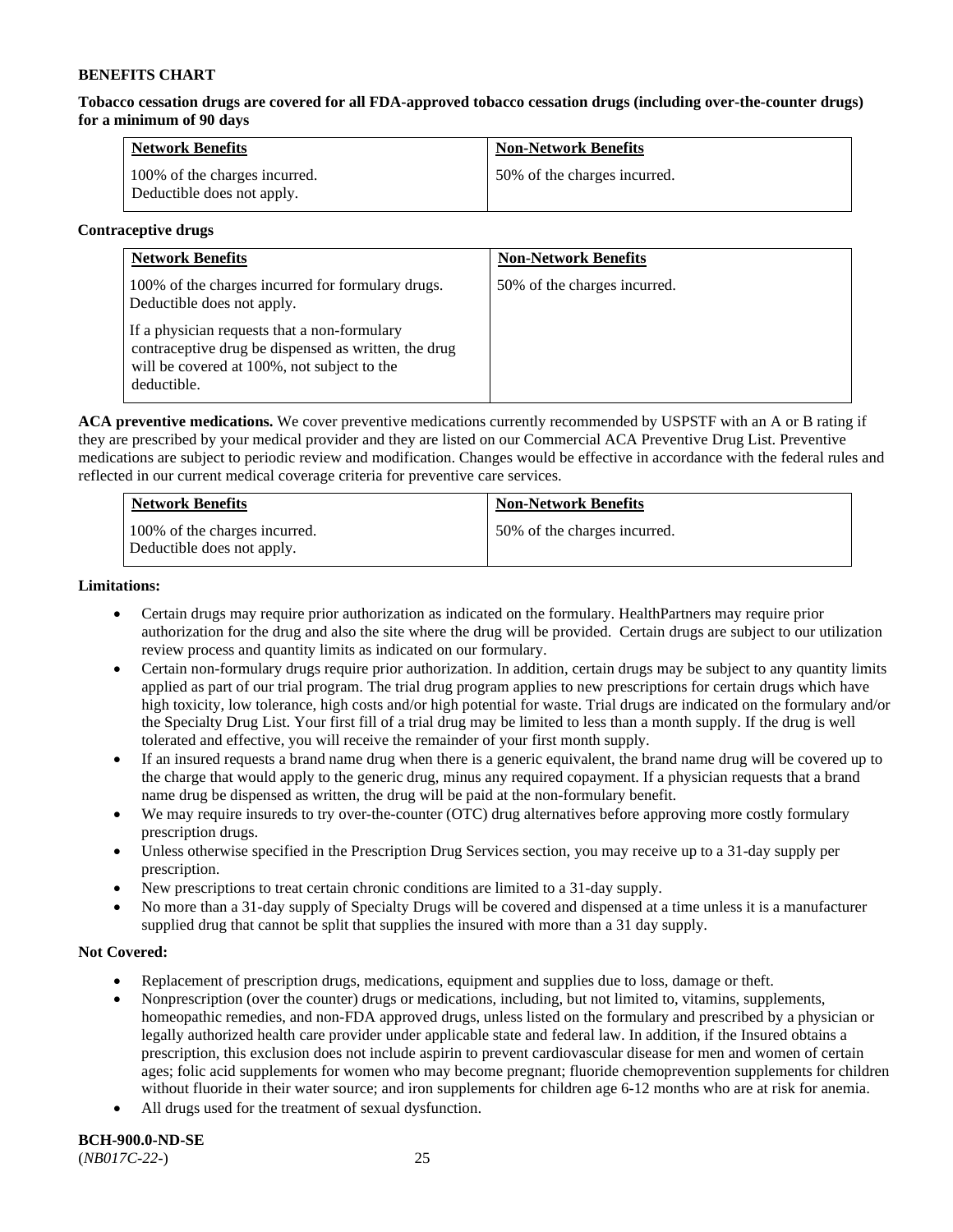- Fertility drugs.
- Medical cannabis.
- Drugs on the Excluded Drug List. The Excluded Drug List includes select drugs within a therapy class that are not eligible for coverage. This includes drugs that may be excluded for certain indications. The Excluded Drug List is available at [healthpartners.com.](http://www.healthpartners.com/)
- Drugs that are newly approved by the FDA until they are reviewed and approved by HealthPartners Pharmacy and Therapeutics Committee.
- Medical devices approved by the FDA will not be covered under the Prescription Drug Services section unless they are on our formulary. Covered medical devices are generally submitted and reimbursed under your medical benefits.
- See "Services Not Covered" in the Group Certificate.

# **PREVENTIVE SERVICES**

# **Applicable Definitions:**

**Routine Preventive Services** are routine healthcare services that include screenings, check-ups and counseling to prevent illness, disease or other health problems before symptoms occur.

**Diagnostic Services** are services to help a provider understand your symptoms, diagnose illness and decide what treatment may be needed. They may be the same services that are listed as preventive services, but they are being used as diagnostic services. Your provider will determine if these services are preventive or diagnostic. These services are not preventive if received as part of a visit to diagnose, manage or maintain an acute or chronic medical condition, illness or injury. When that occurs, unless indicated below, standard deductibles, copayments or coinsurance apply.

### **Covered Services:**

We cover preventive services that meet any of the requirements under the Affordable Care Act (ACA) shown in the bulleted items below. These preventive services are covered at 100% under the network benefits with no deductible, copayments or coinsurance. If a preventive service is not required by the ACA and it is covered at a lower benefit level or if a group qualifies for an exemption or accommodation for certain benefits under the ACA, it will be specified below. Preventive benefits mandated under the ACA are subject to periodic review and modification. Changes would be effective in accordance with the federal rules. Preventive services mandated by the ACA include:

- Evidence-based items or services that have in effect a rating of A or B in the current recommendations of the United States Preventive Services Task Force with respect to the individual;
- Immunizations for routine use in children, adolescents and adults that have in effect a recommendation from the Advisory Committee on Immunization Practices of the Centers for Disease Control and Prevention with respect to the individual;
- With respect to infants, children and adolescents, evidence-informed preventive care and screenings provided for in comprehensive guidelines supported by the Health Resources and Services Administration; and
- With respect to women, preventive care and screenings provided for in comprehensive guidelines supported by the Health Resources and Services Administration.

Covered services are based on established medical policies, which are subject to periodic review and modification by the medical or dental directors. These medical policies (medical coverage criteria) are available by calling Member Services, or logging on to your "*my*HealthPartners" account at [healthpartners.com.](http://www.healthpartners.com/) 

ACA and state mandated preventive services are covered as follows:

**Routine health exams and periodic health assessments.** A physician or health care provider will counsel you as to how often health assessments are needed based on age, sex and health status. This includes screening and counseling for tobacco use and all FDA approved tobacco cessation medications including over-the-counter drugs (as shown in the Prescription Drug Services section).

| <b>Network Benefits</b>                                     | <b>Non-Network Benefits</b>  |
|-------------------------------------------------------------|------------------------------|
| 100% of the charges incurred.<br>Deductible does not apply. | 50% of the charges incurred. |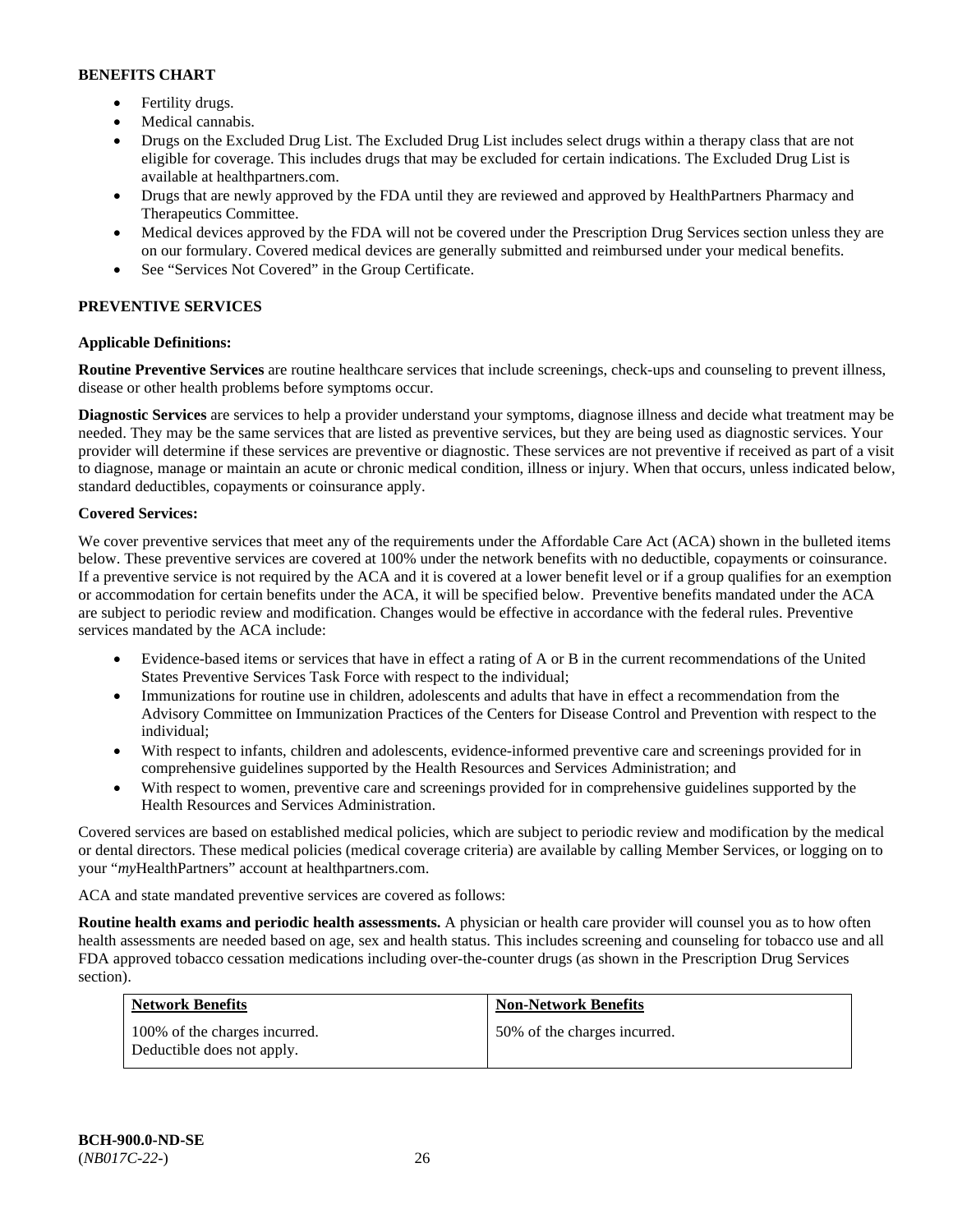**Child health supervision services.** This includes pediatric preventive services such as newborn screenings, appropriate immunizations, developmental assessments and laboratory services appropriate to the age of the child from birth to 72 months and appropriate immunizations to age 18.

| <b>Network Benefits</b>                                     | <b>Non-Network Benefits</b>  |
|-------------------------------------------------------------|------------------------------|
| 100% of the charges incurred.<br>Deductible does not apply. | 50% of the charges incurred. |

### **Routine prenatal care and exams**.

| <b>Network Benefits</b>                                     | <b>Non-Network Benefits</b>  |
|-------------------------------------------------------------|------------------------------|
| 100% of the charges incurred.<br>Deductible does not apply. | 50% of the charges incurred. |

**Routine postnatal care.** This includes health exams, assessments, education and counseling relating to the period immediately after childbirth.

| <b>Network Benefits</b>                                     | <b>Non-Network Benefits</b>  |
|-------------------------------------------------------------|------------------------------|
| 100% of the charges incurred.<br>Deductible does not apply. | 50% of the charges incurred. |

**Routine screening procedures for cancer.** This includes colorectal screening, digital rectal examinations, or other cancer screenings recommended by the USPSTF with an A or B rating. Women's preventive health services below describe additional routine screening procedures for cancer.

| <b>Network Benefits</b>                                     | <b>Non-Network Benefits</b>  |
|-------------------------------------------------------------|------------------------------|
| 100% of the charges incurred.<br>Deductible does not apply. | 50% of the charges incurred. |

**Professional voluntary family planning services.** This includes services to prevent or delay a pregnancy, including counseling and education. Services must be provided by a licensed provider.

| <b>Network Benefits</b>                                     | <b>Non-Network Benefits</b>  |
|-------------------------------------------------------------|------------------------------|
| 100% of the charges incurred.<br>Deductible does not apply. | 50% of the charges incurred. |

### **Adult immunizations**

| <b>Network Benefits</b>                                     | <b>Non-Network Benefits</b>  |
|-------------------------------------------------------------|------------------------------|
| 100% of the charges incurred.<br>Deductible does not apply. | 50% of the charges incurred. |

**Women's preventive health services.** This includes mammograms, screenings for cervical cancer (pap smears), breast pumps, human papillomavirus (HPV) testing, counseling for sexually transmitted infections, counseling and screening for human immunodeficiency virus (HIV), and all FDA approved contraceptive methods as prescribed by a doctor, sterilization procedures, education and counseling (see the "Prescription Drug Services" section for coverage of oral contraceptive drugs). For women whose family history is associated with an increased risk for BRCA1 or BRCA2 gene mutations, we cover genetic counseling and BRCA screening without cost sharing, if appropriate and as determined by a physician.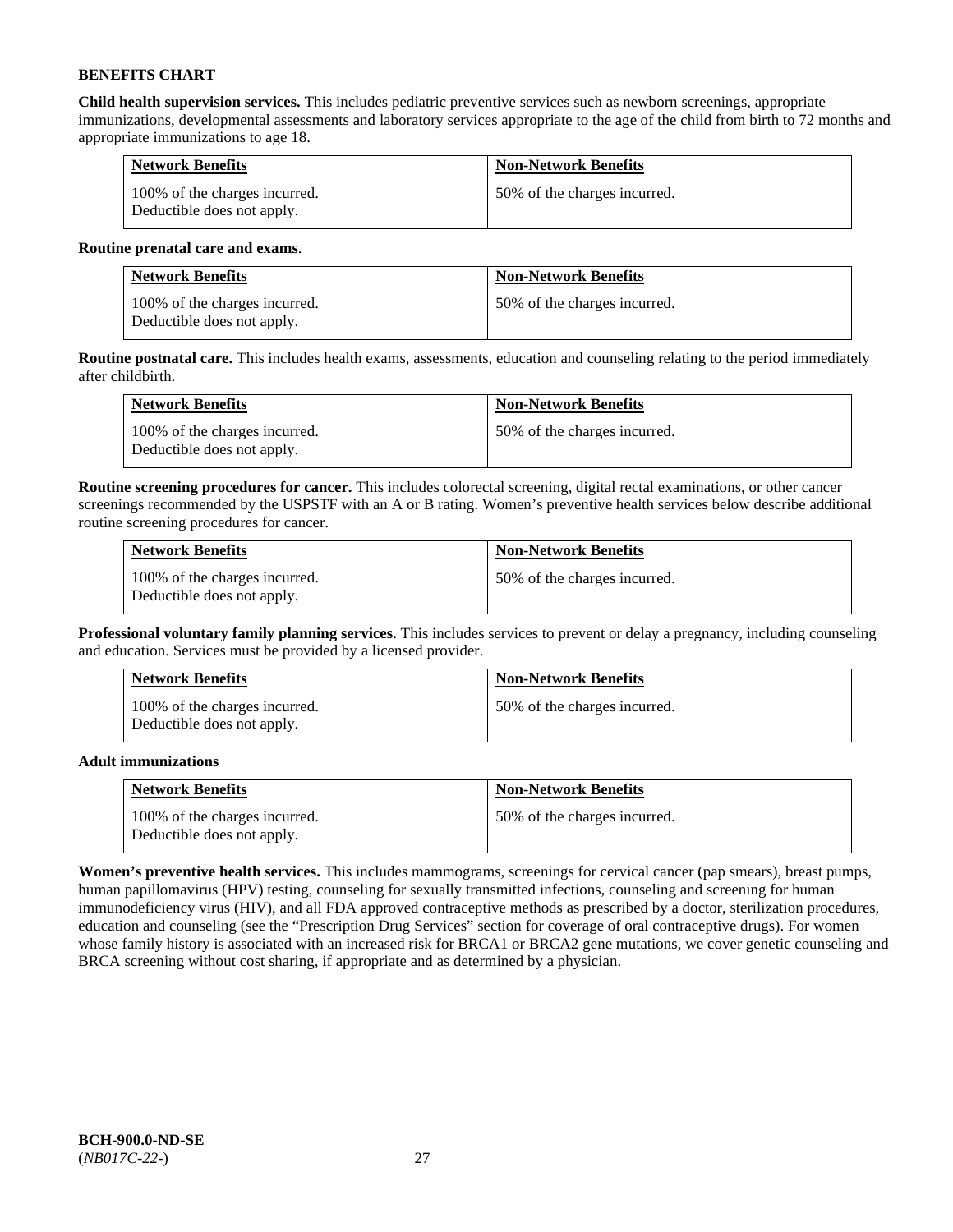With respect to mammograms, we cover no less than the following:

- One baseline mammogram examination for each woman who is at least thirty-five but less than forty years of age.
- One mammogram examination every year, or more frequently if ordered by a physician, for each woman who is at least forty years of age.

| <b>Network Benefits</b>                                     | <b>Non-Network Benefits</b>  |
|-------------------------------------------------------------|------------------------------|
| 100% of the charges incurred.<br>Deductible does not apply. | 50% of the charges incurred. |

**Obesity screening and management.** We cover obesity screening and counseling for all ages during a routine preventive care exam. If you are age 18 or older and have a body mass index of 30 or more, we also cover intensive obesity management to help you lose weight. Your primary care doctor can coordinate these services.

| <b>Network Benefits</b>                                     | <b>Non-Network Benefits</b>  |
|-------------------------------------------------------------|------------------------------|
| 100% of the charges incurred.<br>Deductible does not apply. | 50% of the charges incurred. |

### **In addition to any ACA or state mandated preventive services referenced above, we cover the following eligible services:**

### **Routine eye and hearing exams**

| <b>Network Benefits</b>                                     | <b>Non-Network Benefits</b>  |
|-------------------------------------------------------------|------------------------------|
| 100% of the charges incurred.<br>Deductible does not apply. | 50% of the charges incurred. |

**Ovarian cancer surveillance tests for women who are at risk.** "At risk for ovarian cancer" means (1) having a family history that includes any of the following: one or more first-degree or second-degree relatives with ovarian cancer, clusters of female relatives with breast cancer or nonpolyposis colorectal cancer; or (2) testing positive for BRCA1 or BRCA2 mutations. "Surveillance tests for ovarian cancer" means annual screening using: CA-125 serum tumor marker testing, transvaginal ultrasound, pelvic examination or other proven ovarian cancer screening tests currently being evaluated by the federal Food and Drug Administration or by the National Cancer Institute.

| <b>Network Benefits</b>                         | <b>Non-Network Benefits</b>                      |
|-------------------------------------------------|--------------------------------------------------|
| Coverage level is same as corresponding Network | Coverage level is same as corresponding Non-     |
| Benefit, depending on type of service provided, | Network Benefit, depending on type of service    |
| such as Diagnostic Imaging Services, Laboratory | provided, such as Diagnostic Imaging Services,   |
| Services Office Visits for Illness or Injury or | Laboratory Services Office Visits for Illness or |
| Preventive Services.                            | Injury or Preventive Services.                   |

**Peak flow meters for insureds diagnosed with asthma.** Must be prescribed by a licensed provider.

| <b>Network Benefits</b>                                     | <b>Non-Network Benefits</b>  |
|-------------------------------------------------------------|------------------------------|
| 100% of the charges incurred.<br>Deductible does not apply. | 50% of the charges incurred. |

**Glucose meters prescribed by a licensed provider** (other than continuous glucose monitoring systems which are covered under the section "Diabetic Equipment and Supplies")

| <b>Network Benefits</b>                                                                       | <b>Non-Network Benefits</b>  |
|-----------------------------------------------------------------------------------------------|------------------------------|
| 100% of the charges incurred.<br>Deductible does not apply.                                   | 50% of the charges incurred. |
| Glucose meters are limited to meters on the formulary<br>and must be obtained from a pharmacy |                              |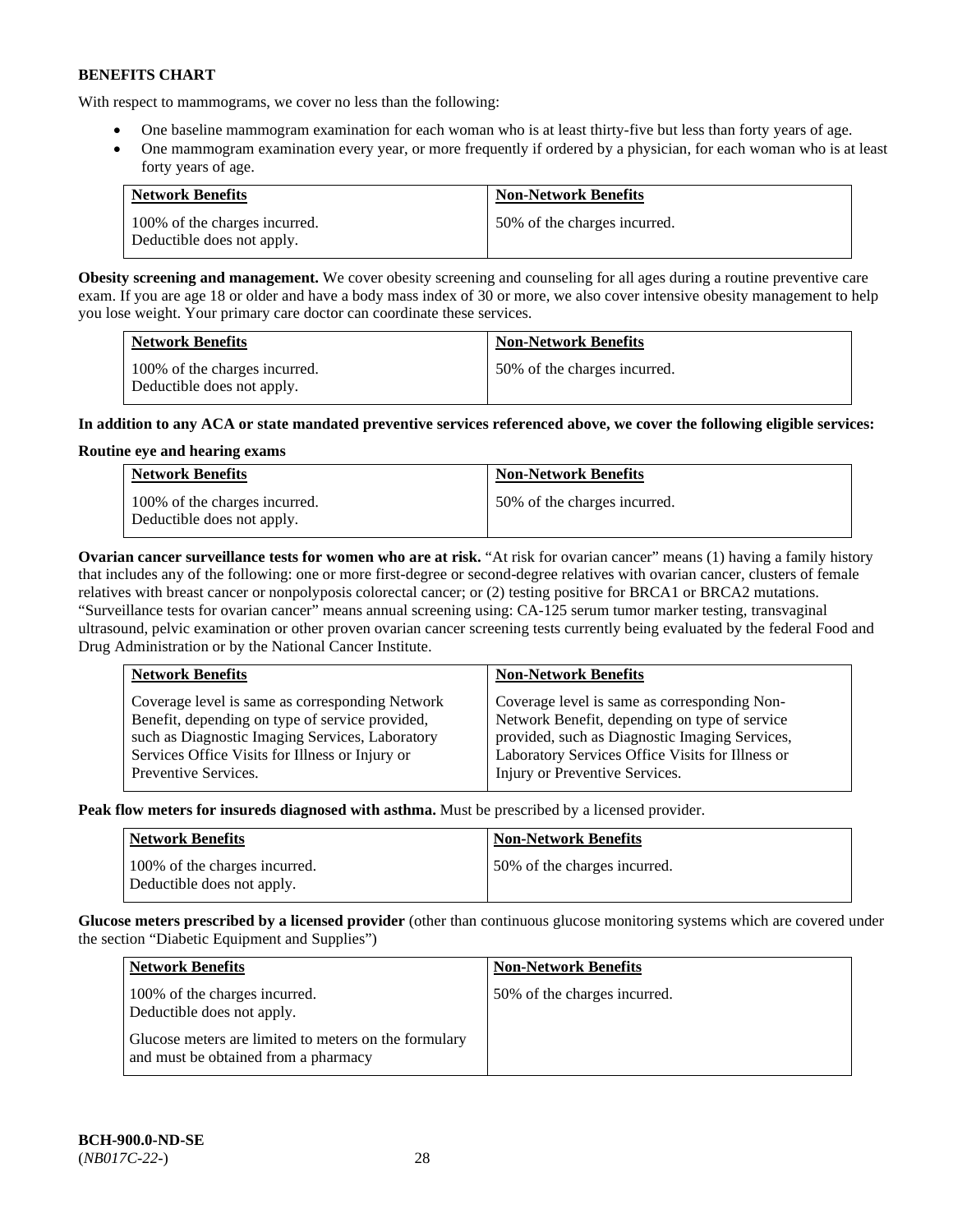#### **Retinopathy screening for insureds diagnosed with diabetes**

| <b>Network Benefits</b>                                     | <b>Non-Network Benefits</b>  |
|-------------------------------------------------------------|------------------------------|
| 100% of the charges incurred.<br>Deductible does not apply. | 50% of the charges incurred. |

#### **Hemoglobin A1C testing for insureds diagnosed with diabetes**

| <b>Network Benefits</b>                                     | <b>Non-Network Benefits</b>  |
|-------------------------------------------------------------|------------------------------|
| 100% of the charges incurred.<br>Deductible does not apply. | 50% of the charges incurred. |

### **International normalized ratio (INR) testing for insureds diagnosed with liver disease and/or bleeding disorders**

| Network Benefits                                            | <b>Non-Network Benefits</b>  |
|-------------------------------------------------------------|------------------------------|
| 100% of the charges incurred.<br>Deductible does not apply. | 50% of the charges incurred. |

### **Low-density lipoprotein (LDL) testing for insureds diagnosed with heart disease**

| <b>Network Benefits</b>                                     | <b>Non-Network Benefits</b>  |
|-------------------------------------------------------------|------------------------------|
| 100% of the charges incurred.<br>Deductible does not apply. | 50% of the charges incurred. |

### **Limitations:**

• Services are not preventive if received as part of a visit to diagnose, manage or maintain an acute or chronic medical condition, illness or injury. When that occurs, unless otherwise indicated above, standard deductibles, copayments or coinsurance apply.

#### **Not Covered:**

• See "Services Not Covered" in the Group Certificate.

# **TELEHEALTH/TELEMEDICINE SERVICES**

### **Definitions:**

**Telehealth, Telemedicine, or Virtual Care.** This is a means of communication between a health care professional and a patient. This includes the use of secure electronic information, imaging, and communication technologies, including:

- interactive audio or audio-video
- interactive audio with store-and-forward technology
- chat-based and email-based systems
- physician-to-physician consultation
- patient education
- data transmission
- data interpretation
- digital diagnostics (algorithm-enabled diagnostic support)
- digital therapeutics (the use of personal health devices and sensors, either alone or in combination with conventional drug
- therapies, for disease prevention and management)

### Services can be delivered:

Synchronously: the patient and health care professional are engaging with one another at the same time; or Asynchronously: the patient and health care professional engage with each other at different points in time.

**Telephone Visits.** Live, synchronous, interactive encounters over the telephone between a patient and a healthcare provider.

**BCH-900.0-ND-SE** (*NB017C-22-*) 29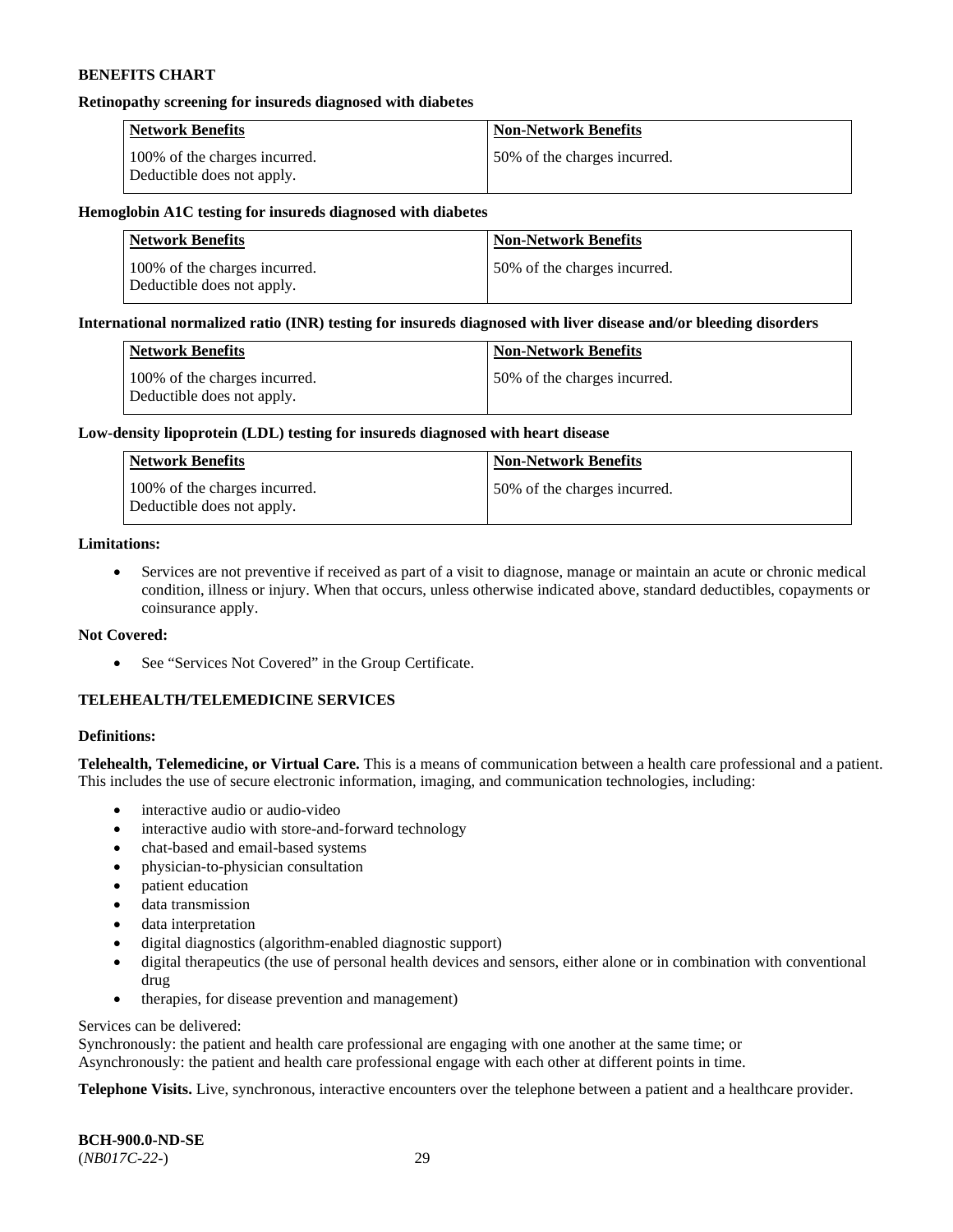**E-visit or chat-based visits.** Asynchronous online or mobile app encounters to discuss a patient's personal health information, vital signs, and other physiologic data or diagnostic images. The healthcare provider reviews and delivers a consultation, diagnosis, prescription or treatment plan after reviewing the patient's visit information.

**Virtuwell<sup>®</sup>**. This is an online service for you to receive a diagnosis and treatment for certain conditions, such as a cold, flu, ear pain and sinus infections. You may access the Virtuwell website at [virtuwell.com.](https://www.virtuwell.com/)

**Video Visits.** Live, synchronous, interactive encounters using secure web-based video between a patient and a healthcare provider.

#### **Covered Services:**

The Plan covers the following methods of receiving care for services that would be eligible under the Plan if the service were provided in person.

#### **Scheduled telephone visits**

| <b>Network Benefits</b>      | <b>Non-Network Benefits</b>  |
|------------------------------|------------------------------|
| 70% of the charges incurred. | 50% of the charges incurred. |

#### **E-visits**

#### **Access to online care through Virtuwell at [virtuwell.com](https://www.virtuwell.com/)**

| <b>Network Benefits</b>       | <b>Non-Network Benefits</b> |
|-------------------------------|-----------------------------|
| 100% of the charges incurred. | Not applicable.             |

#### **All other E-visits**

| <b>Network Benefits</b>      | <b>Non-Network Benefits</b>  |
|------------------------------|------------------------------|
| 70% of the charges incurred. | 50% of the charges incurred. |

#### **Video visits**

| <b>Network Benefits</b>                                | <b>Non-Network Benefits</b>                            |
|--------------------------------------------------------|--------------------------------------------------------|
| Coverage level is same as corresponding Network        | Coverage level is same as corresponding Non-           |
| Benefits, depending on type of service provided        | Network Benefits, depending on type of service         |
| such as Office Visits for Illness or Injury, Inpatient | provided, such as Office Visits for Illness or Injury, |
| or Outpatient Hospital Services.                       | Inpatient or Outpatient Hospital Services.             |

### **Not Covered:**

• See "Services Not Covered" in the Group Certificate.

#### **TRANSPLANT SERVICES**

#### **Applicable Definitions:**

**Autologous.** This is when the source of cells is from the individual's own marrow or stem cells.

**Allogeneic.** This is when the source of cells is from a related or unrelated donor's marrow or stem cells.

**Autologous Bone Marrow Transplant.** This is when the bone marrow is harvested from the individual and stored. The patient undergoes treatment which includes tumor ablation with high-dose chemotherapy and/or radiation. The bone marrow is reinfused (transplanted).

**Allogeneic Bone Marrow Transplant.** This is when the bone marrow is harvested from the related or unrelated donor and stored. The patient undergoes treatment which includes tumor ablation with high-dose chemotherapy and/or radiation. The bone marrow is reinfused (transplanted).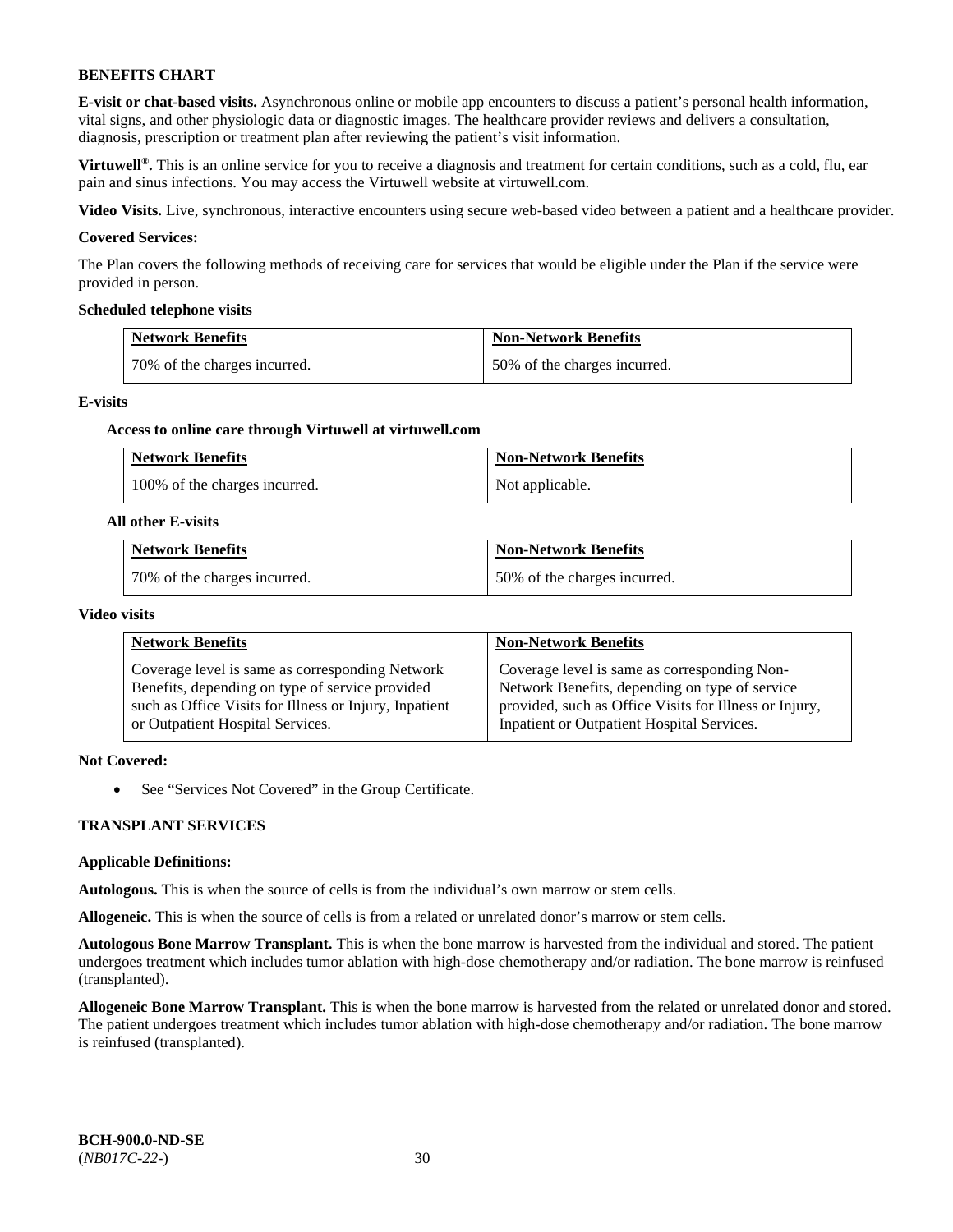**Autologous/Allogeneic Stem Cell Support.** This is a treatment process that includes stem cell harvest from either bone marrow or peripheral blood, tumor ablation with high-dose chemotherapy and/or radiation, stem cell reinfusion, and related care. Autologous/allogeneic bone marrow transplantation and high dose chemotherapy with peripheral stem cell rescue/support are considered to be autologous/allogeneic stem cell support.

**Designated Transplant Center.** This is any health care provider, group or association of health care providers designated by us to provide services, supplies or drugs for specified transplants for our insureds.

**Transplant Services.** This is transplantation (including retransplants) of the human organs or tissue listed below, including all related post-surgical treatment, follow-up care and drugs and multiple transplants for a related cause. Transplant services do not include other organ or tissue transplants or surgical implantation of mechanical devices functioning as a human organ, except surgical implantation of an FDA approved Ventricular Assist Device (VAD) or total artificial heart, functioning as a temporary bridge to heart transplantation.

### **Prior authorization is required prior to consultation to support coordination of care and benefits.**

### **Covered Services:**

We cover eligible transplant services (as defined above) while you are covered under this Certificate. Transplants that will be considered for coverage are limited to the following:

- Kidney transplants for end-stage disease.
- Cornea transplants for end-stage disease.
- Heart transplants for end-stage disease.
- Lung transplants or heart/lung transplants for: (1) primary pulmonary hypertension; (2) Eisenmenger's syndrome; (3) end-stage pulmonary fibrosis; (4) alpha 1 antitrypsin disease; (5) cystic fibrosis; and (6) emphysema.
- Liver transplants for: (1) biliary atresia in children; (2) primary biliary cirrhosis; (3) post-acute viral infection (including hepatitis A, hepatitis B antigen e negative and hepatitis C) causing acute atrophy or post-necrotic cirrhosis; (4) primary sclerosing cholangitis; (5) alcoholic cirrhosis; and (6) hepatocellular carcinoma.
- Allogeneic bone marrow transplants or peripheral stem cell support associated with high dose chemotherapy for: (1) acute myelogenous leukemia; (2) acute lymphocytic leukemia; (3) chronic myelogenous leukemia; (4) severe combined immunodeficiency disease; (5) Wiskott-Aldrich syndrome; (6) aplastic anemia; (7) sickle cell anemia; (8) non-relapsed or relapsed non-Hodgkin's lymphoma; (9) multiple myeloma; and (10) testicular cancer.
- Autologous bone marrow transplants or peripheral stem cell support associated with high-dose chemotherapy for: (1) acute leukemias; (2) non-Hodgkin's lymphoma; (3) Hodgkin's disease; (4) Burkitt's lymphoma; (5) neuroblastoma; (6) multiple myeloma; (7) chronic myelogenous leukemia; and (8) non-relapsed non-Hodgkin's lymphoma.
- Pancreas transplants for simultaneous pancreas-kidney transplants for diabetes, pancreas after kidney, living related segmental simultaneous pancreas kidney transplantation and pancreas transplant alone.

To receive Network Benefits, charges for transplant services must be incurred at a Designated Transplant Center.

The transplant-related treatment provided, including expenses incurred for directly related donor services, shall be subject to and in accordance with the provisions, limitations, maximum and other terms of this Benefits Chart.

Medical and hospital expenses of the donor are covered only when the recipient is an insured and the transplant and directly related donor expenses have been prior authorized for coverage. Treatment of medical complications that may occur to the donor are not covered. Donors are not considered insureds, and are therefore not eligible for the rights afforded to insureds under the Group Certificate.

The list of eligible transplant services and coverage determinations are based on established medical policies, which are subject to periodic review and modifications by the medical director.

| <b>Network Benefits</b>                          | <b>Non-Network Benefits</b>                             |
|--------------------------------------------------|---------------------------------------------------------|
| See Network Inpatient Hospital Services benefit. | See Non-Network Inpatient Hospital Services<br>benefit. |